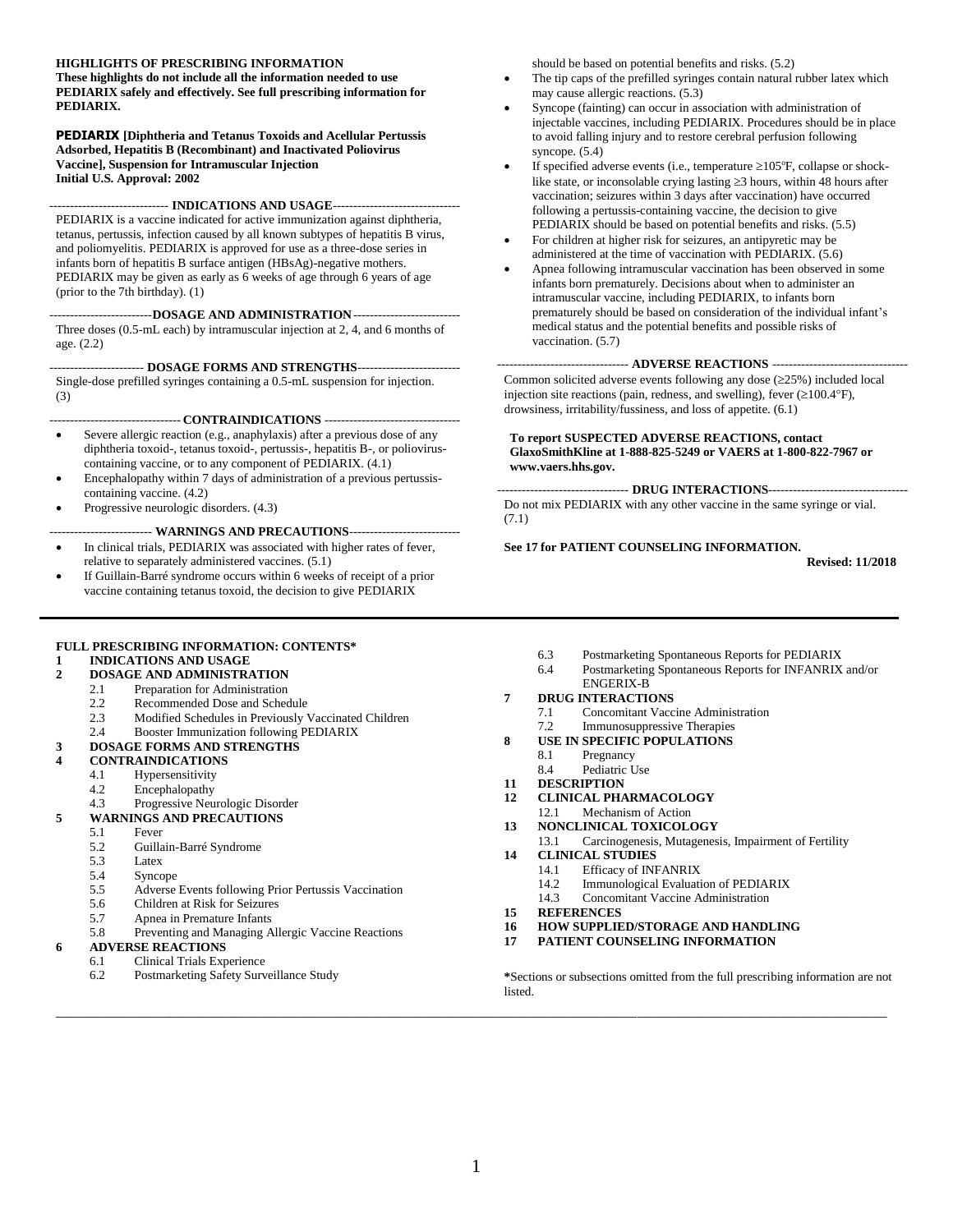### <span id="page-1-0"></span>**FULL PRESCRIBING INFORMATION**

## **1 INDICATIONS AND USAGE**

PEDIARIX is indicated for active immunization against diphtheria, tetanus, pertussis, infection caused by all known subtypes of hepatitis B virus, and poliomyelitis. PEDIARIX is approved for use as a 3-dose series in infants born of hepatitis B surface antigen (HBsAg)-negative mothers. PEDIARIX may be given as early as 6 weeks of age through 6 years of age (prior to the  $7<sup>th</sup>$ birthday).

# <span id="page-1-1"></span>**2 DOSAGE AND ADMINISTRATION**

### <span id="page-1-2"></span>**2.1 Preparation for Administration**

Shake vigorously to obtain a homogeneous, turbid, white suspension. Do not use if resuspension does not occur with vigorous shaking. Parenteral drug products should be inspected visually for particulate matter and discoloration prior to administration, whenever solution and container permit. If either of these conditions exists, the vaccine should not be administered.

Attach a sterile needle and administer intramuscularly.

The preferred administration site is the anterolateral aspect of the thigh for children younger than 1 year. In older children, the deltoid muscle is usually large enough for an intramuscular injection. The vaccine should not be injected in the gluteal area or areas where there may be a major nerve trunk. Gluteal injections may result in suboptimal hepatitis B immune response.

Do not administer this product intravenously, intradermally, or subcutaneously.

## <span id="page-1-3"></span>**2.2 Recommended Dose and Schedule**

Immunization with PEDIARIX consists of 3 doses of 0.5 mL each by intramuscular injection at 2, 4, and 6 months of age (at intervals of 6 to 8 weeks, preferably 8 weeks). The first dose may be given as early as 6 weeks of age. Three doses of PEDIARIX constitute a primary immunization course for diphtheria, tetanus, pertussis, and poliomyelitis and the complete vaccination course for hepatitis B.

## <span id="page-1-4"></span>**2.3 Modified Schedules in Previously Vaccinated Children**

# Children Previously Vaccinated with Diphtheria and Tetanus Toxoids and Acellular Pertussis Vaccine Adsorbed (DTaP)

PEDIARIX may be used to complete the first 3 doses of the DTaP series in children who have received 1 or 2 doses of INFANRIX (Diphtheria and Tetanus Toxoids and Acellular Pertussis Vaccine Adsorbed), manufactured by GlaxoSmithKline, identical to the DTaP component of PEDIARIX *[see Description (11)]* and are also scheduled to receive the other vaccine components of PEDIARIX. Data are not available on the safety and effectiveness of using PEDIARIX following 1 or more doses of a DTaP vaccine from a different manufacturer.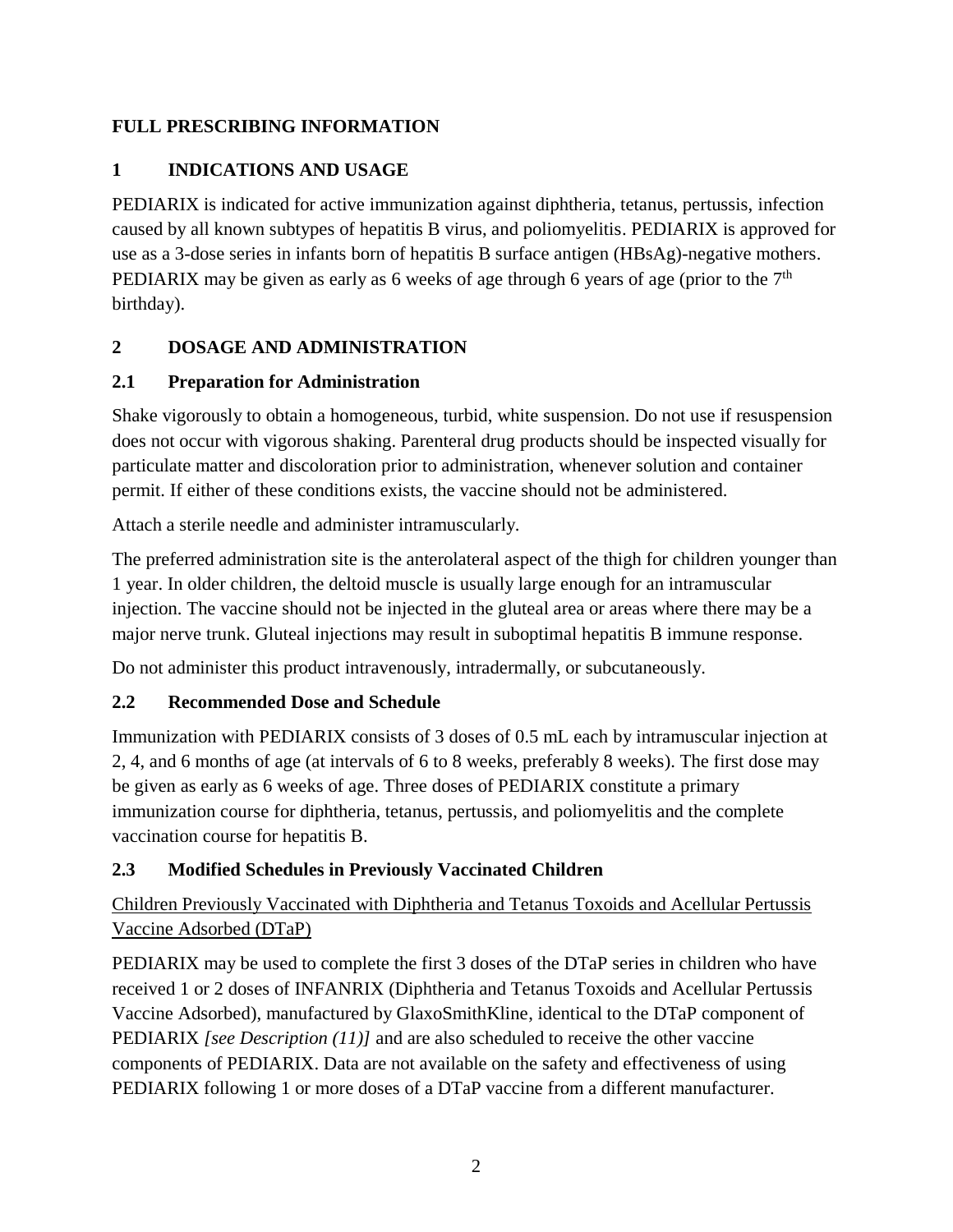# Children Previously Vaccinated with Hepatitis B Vaccine

PEDIARIX may be used to complete the hepatitis B vaccination series following 1 or 2 doses of another hepatitis B vaccine (monovalent or as part of a combination vaccine), including vaccines from other manufacturers, in children born of HBsAg-negative mothers who are also scheduled to receive the other vaccine components of PEDIARIX.

A 3-dose series of PEDIARIX may be administered to infants born of HBsAg-negative mothers and who received a dose of hepatitis B vaccine at or shortly after birth. However, data are limited regarding the safety of PEDIARIX in such infants *[see Adverse Reactions (6.1)]*. There are no data to support the use of a 3-dose series of PEDIARIX in infants who have previously received more than 1 dose of hepatitis B vaccine.

# Children Previously Vaccinated with Inactivated Poliovirus Vaccine (IPV)

PEDIARIX may be used to complete the first 3 doses of the IPV series in children who have received 1 or 2 doses of IPV from a different manufacturer and are also scheduled to receive the other vaccine components of PEDIARIX.

# <span id="page-2-0"></span>**2.4 Booster Immunization following PEDIARIX**

Children who have received a 3-dose series with PEDIARIX should complete the DTaP and IPV series according to the recommended schedule.<sup>1</sup> Because the pertussis antigens contained in INFANRIX and KINRIX (Diphtheria and Tetanus Toxoids and Acellular Pertussis Adsorbed and Inactivated Poliovirus Vaccine), manufactured by GlaxoSmithKline, are the same as those in PEDIARIX, these children should receive INFANRIX as their fourth dose of DTaP and either INFANRIX or KINRIX as their fifth dose of DTaP, according to the respective prescribing information for these vaccines. KINRIX or another manufacturer's IPV may be used to complete the 4-dose IPV series according to the respective prescribing information.

# <span id="page-2-1"></span>**3 DOSAGE FORMS AND STRENGTHS**

PEDIARIX is a suspension for injection available in 0.5-mL single-dose prefilled TIP-LOK syringes.

# <span id="page-2-2"></span>**4 CONTRAINDICATIONS**

## <span id="page-2-3"></span>**4.1 Hypersensitivity**

A severe allergic reaction (e.g., anaphylaxis) after a previous dose of any diphtheria toxoid-, tetanus toxoid-, pertussis antigen-, hepatitis B-, or poliovirus-containing vaccine or any component of this vaccine, including yeast, neomycin, and polymyxin B, is a contraindication to administration of PEDIARIX *[see Description (11)]*.

# <span id="page-2-4"></span>**4.2 Encephalopathy**

Encephalopathy (e.g., coma, decreased level of consciousness, prolonged seizures) within 7 days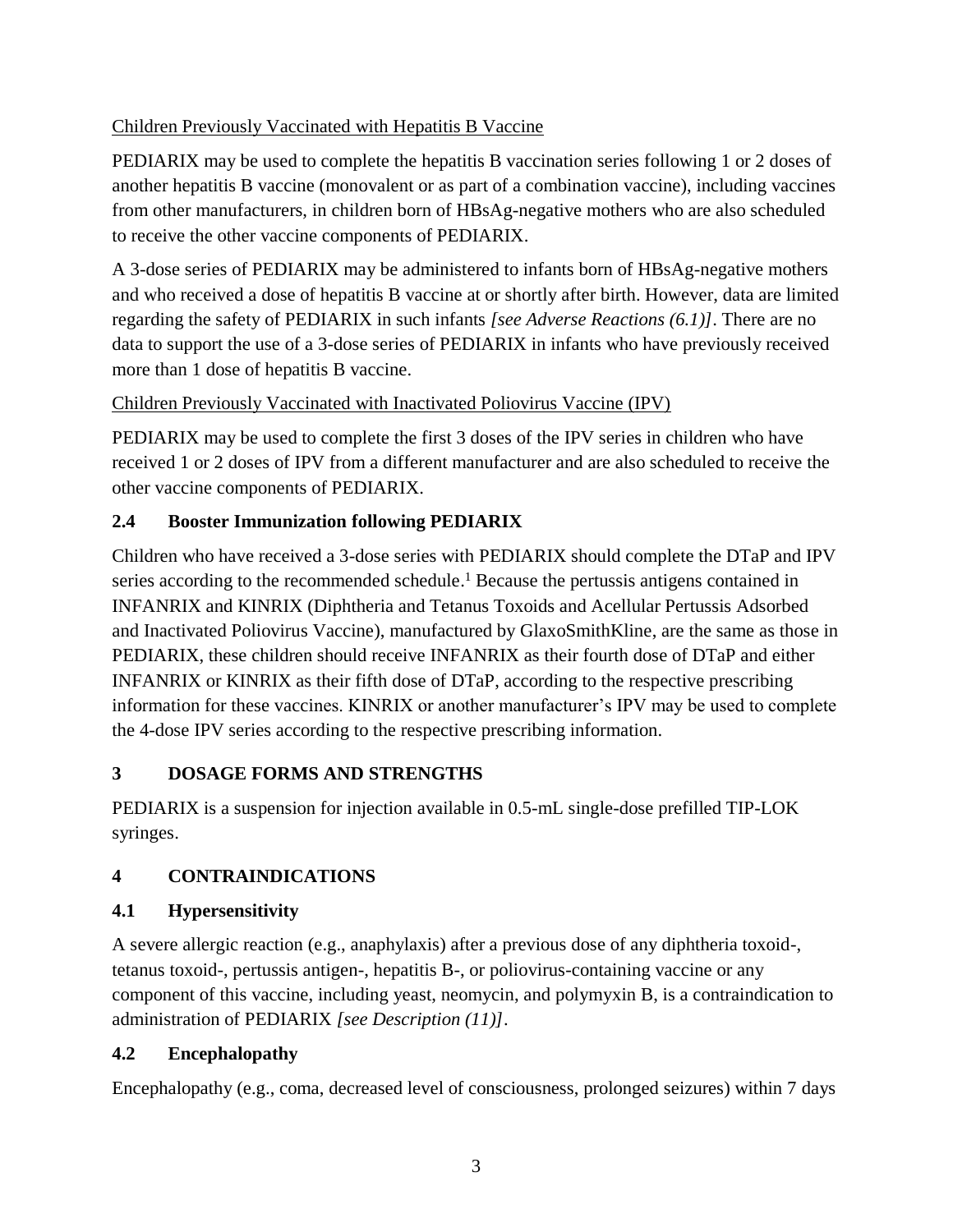of administration of a previous dose of a pertussis-containing vaccine that is not attributable to another identifiable cause is a contraindication to administration of any pertussis-containing vaccine, including PEDIARIX.

### <span id="page-3-0"></span>**4.3 Progressive Neurologic Disorder**

Progressive neurologic disorder, including infantile spasms, uncontrolled epilepsy, or progressive encephalopathy, is a contraindication to administration of any pertussis-containing vaccine, including PEDIARIX. PEDIARIX should not be administered to individuals with such conditions until the neurologic status is clarified and stabilized.

## <span id="page-3-1"></span>**5 WARNINGS AND PRECAUTIONS**

## <span id="page-3-2"></span>**5.1 Fever**

In clinical trials, administration of PEDIARIX in infants was associated with higher rates of fever relative to separately administered vaccines *[see Adverse Reactions (6.1)]*.

## <span id="page-3-3"></span>**5.2 Guillain-Barré Syndrome**

If Guillain-Barré syndrome occurs within 6 weeks of receipt of a prior vaccine containing tetanus toxoid, the decision to give PEDIARIX or any vaccine containing tetanus toxoid should be based on careful consideration of the potential benefits and possible risks.

### <span id="page-3-4"></span>**5.3 Latex**

The tip caps of the prefilled syringes contain natural rubber latex which may cause allergic reactions.

## <span id="page-3-5"></span>**5.4 Syncope**

Syncope (fainting) can occur in association with administration of injectable vaccines, including PEDIARIX. Syncope can be accompanied by transient neurological signs such as visual disturbance, paresthesia, and tonic-clonic limb movements. Procedures should be in place to avoid falling injury and to restore cerebral perfusion following syncope.

## <span id="page-3-6"></span>**5.5 Adverse Events following Prior Pertussis Vaccination**

If any of the following events occur in temporal relation to receipt of a vaccine containing a pertussis component, the decision to give any pertussis-containing vaccine, including PEDIARIX, should be based on careful consideration of the potential benefits and possible risks:

- Temperature of  $\geq 40.5^{\circ}C$  (105°F) within 48 hours not due to another identifiable cause;
- Collapse or shock-like state (hypotonic-hyporesponsive episode) within 48 hours;
- Persistent, inconsolable crying lasting  $\geq$  8 hours, occurring within 48 hours;
- Seizures with or without fever occurring within 3 days.

## <span id="page-3-7"></span>**5.6 Children at Risk for Seizures**

For children at higher risk for seizures than the general population, an appropriate antipyretic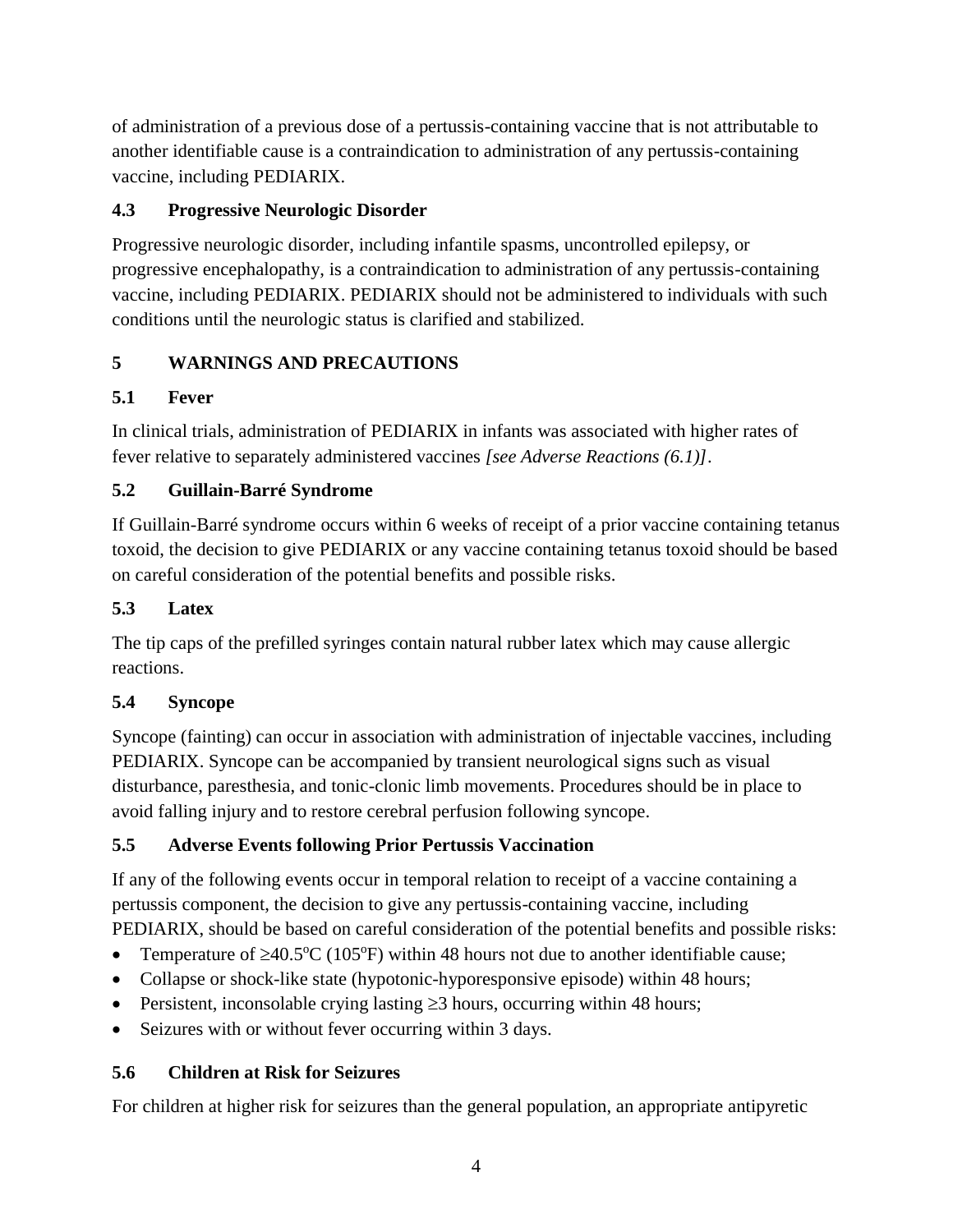may be administered at the time of vaccination with a vaccine containing a pertussis component, including PEDIARIX, and for the ensuing 24 hours to reduce the possibility of post-vaccination fever.

### <span id="page-4-0"></span>**5.7 Apnea in Premature Infants**

Apnea following intramuscular vaccination has been observed in some infants born prematurely. Decisions about when to administer an intramuscular vaccine, including PEDIARIX, to infants born prematurely should be based on consideration of the individual infant's medical status and the potential benefits and possible risks of vaccination.

### <span id="page-4-1"></span>**5.8 Preventing and Managing Allergic Vaccine Reactions**

Prior to administration, the healthcare provider should review the immunization history for possible vaccine sensitivity and previous vaccination-related adverse reactions to allow an assessment of benefits and risks. Epinephrine and other appropriate agents used for the control of immediate allergic reactions must be immediately available should an acute anaphylactic reaction occur.

### <span id="page-4-2"></span>**6 ADVERSE REACTIONS**

### <span id="page-4-3"></span>**6.1 Clinical Trials Experience**

Because clinical trials are conducted under widely varying conditions, adverse event rates observed in the clinical trials of a vaccine cannot be directly compared with rates in the clinical trials of another vaccine and may not reflect the rates observed in practice.

A total of 23,849 doses of PEDIARIX have been administered to 8,088 infants who received 1 or more doses as part of the 3-dose series during 14 clinical studies. Common adverse events that occurred in 25% of subjects following any dose of PEDIARIX included local injection site reactions (pain, redness, and swelling), fever, drowsiness, irritability/fussiness, and loss of appetite. In comparative studies (including the German and U.S. studies described below), administration of PEDIARIX was associated with higher rates of fever relative to separately administered vaccines *[see Warnings and Precautions (5.1)]*. The prevalence of fever was highest on the day of vaccination and the day following vaccination. More than 96% of episodes of fever resolved within the 4-day period following vaccination (i.e., the period including the day of vaccination and the next 3 days).

In the largest of the 14 studies conducted in Germany, safety data were available for 4,666 infants who received PEDIARIX administered concomitantly at separate sites with 1 of 4 *Haemophilus influenzae* type b (Hib) conjugate vaccines (GlaxoSmithKline [licensed in the United States only for booster immunization], Wyeth Pharmaceuticals Inc. [no longer licensed in the United States], Sanofi Pasteur SA [U.S.-licensed], or Merck & Co, Inc. [U.S.-licensed]) at 3, 4, and 5 months of age and for 768 infants in the control group that received separate U.S. licensed vaccines (INFANRIX, Hib conjugate vaccine [Sanofi Pasteur SA], and oral poliovirus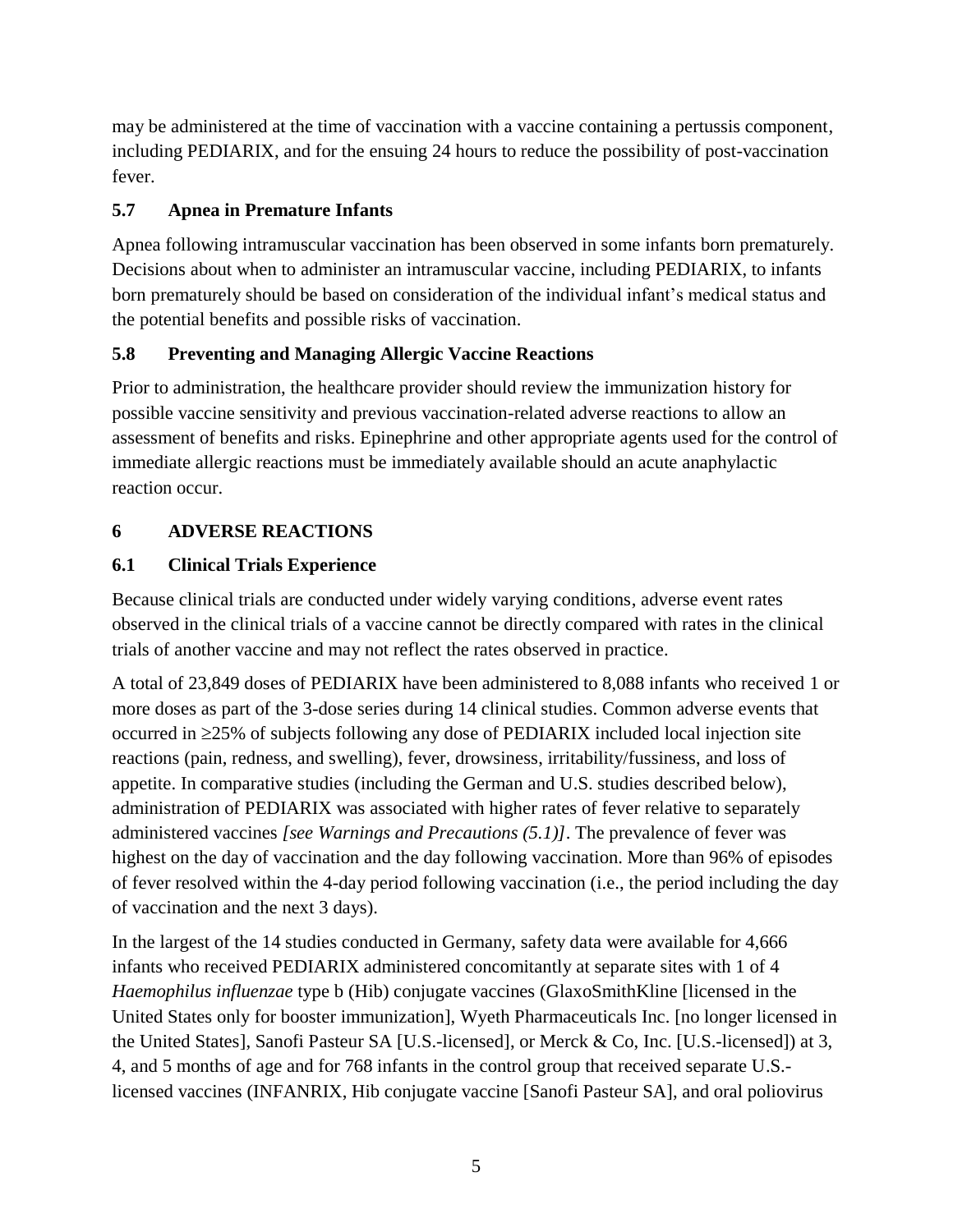vaccine [OPV] [Wyeth Pharmaceuticals, Inc.; no longer licensed in the United States]). In this study, information on adverse events that occurred within 30 days following vaccination was collected. More than 95% of study participants were white.

In a U.S. study, the safety of PEDIARIX administered to 673 infants was compared with the safety of separately administered INFANRIX, ENGERIX-B [Hepatitis B Vaccine (Recombinant)], and IPV (Sanofi Pasteur SA) in 335 infants. In both groups, infants received Hib conjugate vaccine (Wyeth Pharmaceuticals Inc.; no longer licensed in the United States) and 7-valent pneumococcal conjugate vaccine (Wyeth Pharmaceuticals Inc.) concomitantly at separate sites. All vaccines were administered at 2, 4, and 6 months of age. Data on solicited local reactions and general adverse events were collected by parents using standardized diary cards for 4 consecutive days following each vaccine dose (i.e., day of vaccination and the next 3 days). Telephone follow-up was conducted 1 month and 6 months after the third vaccination to inquire about serious adverse events. At the 6-month follow-up, information also was collected on new onset of chronic illnesses. A total of 638 subjects who received PEDIARIX and 313 subjects who received INFANRIX, ENGERIX-B, and IPV completed the 6-month follow-up. Among subjects in both study groups combined, 69% were white, 18% were Hispanic, 7% were black, 3% were Oriental, and 3% were of other racial/ethnic groups.

### Solicited Adverse Events

Data on solicited local reactions and general adverse events from the U.S. safety study are presented in Table 1. This study was powered to evaluate fever  $>101.3^{\circ}F$  following Dose 1. The rate of fever  $\geq 100.4$  F following each dose was significantly higher in the group that received PEDIARIX compared with separately administered vaccines. Other statistically significant differences between groups in rates of fever, as well as other solicited adverse events, are noted in Table 1. Medical attention (a visit to or from medical personnel) for fever within 4 days following vaccination was sought in the group who received PEDIARIX for 8 infants after the first dose (1.2%), 1 infant following the second dose (0.2%), and 5 infants following the third dose (0.8%) (Table 1). Following Dose 2, medical attention for fever was sought for 2 infants (0.6%) who received separately administered vaccines (Table 1). Among infants who had a medical visit for fever within 4 days following vaccination, 9 of 14 who received PEDIARIX and 1 of 2 who received separately administered vaccines, had 1 or more diagnostic studies performed to evaluate the cause of fever.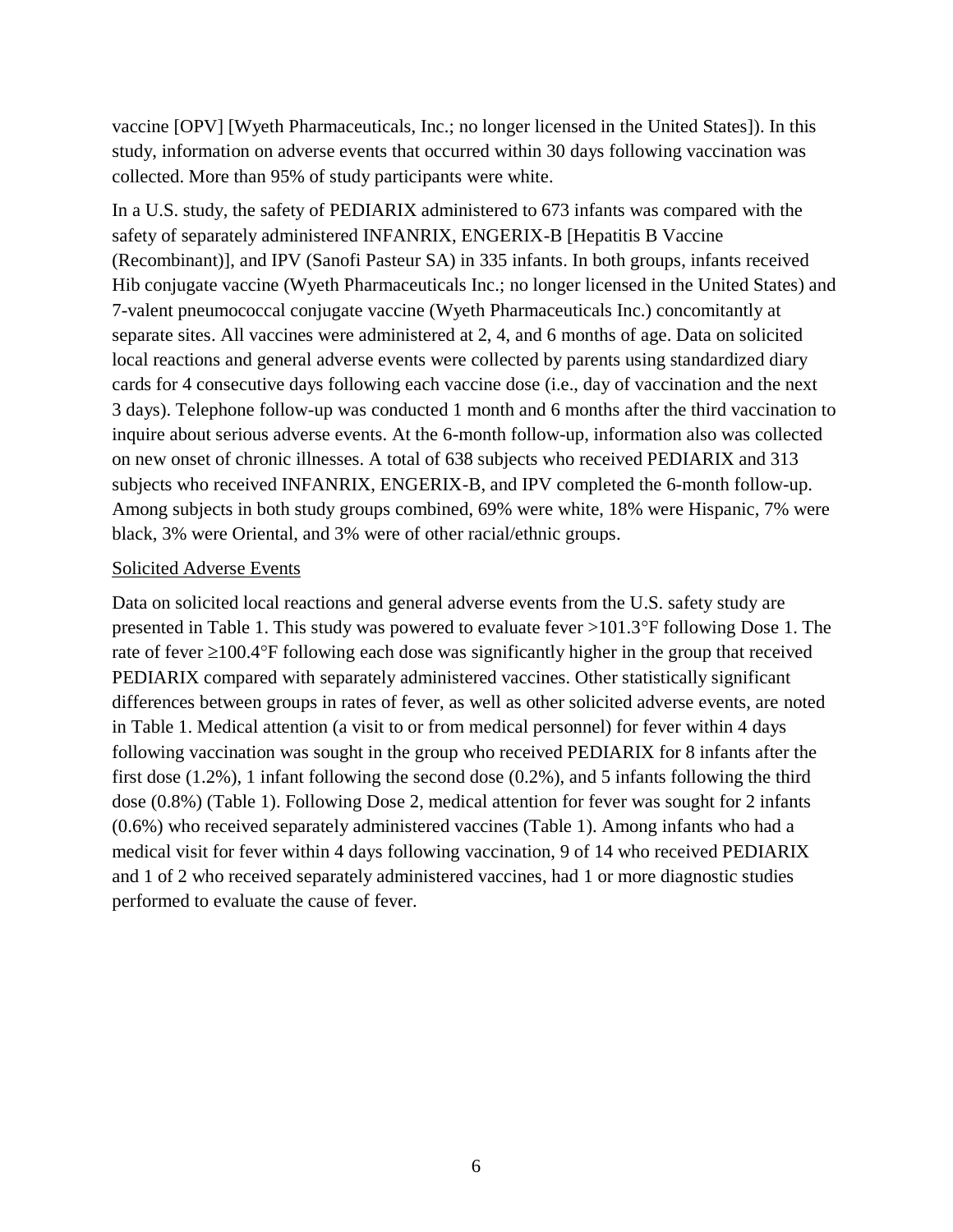**Table 1. Percentage of Infants with Solicited Local Reactions or General Adverse Events within 4 Days of Vaccination<sup>a</sup> at 2, 4, and 6 Months of Age with PEDIARIX Administered Concomitantly with Hib Conjugate Vaccine and 7-Valent Pneumococcal Conjugate Vaccine (PCV7) or with Separate Concomitant Administration of INFANRIX, ENGERIX-B, IPV, Hib Conjugate Vaccine, and PCV7 (Modified Intent-to-Treat Cohort)**

|                                      | PEDIARIX, Hib Vaccine, |                   |                   | <b>INFANRIX, ENGERIX-B,</b> |        |        |  |
|--------------------------------------|------------------------|-------------------|-------------------|-----------------------------|--------|--------|--|
|                                      | & PCV7                 |                   |                   | IPV, Hib Vaccine, & PCV7    |        |        |  |
|                                      | Dose 1                 | Dose 2            | Dose 3            | Dose 1                      | Dose 2 | Dose 3 |  |
| Local <sup>b</sup>                   |                        |                   |                   |                             |        |        |  |
| $\mathbf n$                          | 671                    | 653               | 648               | 335                         | 323    | 315    |  |
| Pain, any                            | 36.1                   | 36.1              | 31.2              | 31.9                        | 30.0   | 29.8   |  |
| Pain, Grade 2 or 3                   | 11.5                   | 10.9              | 10.6              | 9.0                         | 8.7    | 8.9    |  |
| Pain, Grade 3                        | 2.4                    | 2.5               | 1.7               | 2.7                         | 1.5    | 1.3    |  |
| Redness, any                         | 24.9 <sup>c</sup>      | 37.2              | 40.1              | 18.2                        | 32.8   | 39.0   |  |
| Redness, $>5$ mm                     | 6.0 <sup>c</sup>       | 9.6 <sup>c</sup>  | 12.7 <sup>c</sup> | 1.8                         | 5.9    | 7.3    |  |
| Redness, >20 mm                      | 0.9                    | $1.2^{\rm c}$     | 2.8               | 0.3                         | 0.0    | 1.9    |  |
| Swelling, any                        | 17.3 <sup>c</sup>      | $26.5^{\circ}$    | 28.7              | 9.6                         | 20.4   | 24.8   |  |
| Swelling, $>5$ mm                    | 5.8 <sup>c</sup>       | 9.6 <sup>c</sup>  | 9.3 <sup>c</sup>  | 1.8                         | 5.0    | 4.1    |  |
| Swelling, >20 mm                     | 1.9                    | $2.5^{\circ}$     | 3.1               | 0.6                         | 0.0    | 1.3    |  |
| <b>General</b>                       |                        |                   |                   |                             |        |        |  |
| n                                    | 667                    | 644               | 645               | 333                         | 321    | 311    |  |
| Fever <sup>d</sup> , $\geq 100.4$ °F | 27.9 <sup>c</sup>      | 38.8 <sup>c</sup> | 33.5 <sup>c</sup> | 19.8                        | 30.2   | 23.8   |  |
| Fever <sup>d</sup> , $>101.3$ °F     | 7.0                    | 14.1 <sup>c</sup> | 8.8               | 4.5                         | 9.7    | 5.8    |  |
| Fever <sup>d</sup> , $>102.2$ °F     | $2.2^{\circ}$          | 3.6               | 3.4               | 0.3                         | 3.1    | 2.3    |  |
| Fever <sup>d</sup> , >103.1°F        | 0.4                    | 1.4               | 1.1               | 0.0                         | 0.3    | 0.3    |  |
| Fever <sup>d</sup> , M.A.            | 1.2 <sup>c</sup>       | 0.2               | 0.8               | 0.0                         | 0.6    | 0.0    |  |
| $\mathbf n$                          | 671                    | 653               | 648               | 335                         | 323    | 315    |  |
| Drowsiness, any                      | 57.2                   | 51.6              | 40.9              | 54.0                        | 48.3   | 38.4   |  |
| Drowsiness, Grade 2 or 3             | 15.8                   | 13.8              | 11.4              | 17.6                        | 12.4   | 11.1   |  |
| Drowsiness, Grade 3                  | 2.5                    | 1.2               | 0.9               | 3.6                         | 0.6    | 1.9    |  |
| Irritability/Fussiness, any          | 60.5                   | 64.9              | 61.1              | 61.5                        | 61.6   | 56.5   |  |
| Irritability/Fussiness, Grade 2 or   | 19.8                   | 27.9 <sup>c</sup> | 25.2 <sup>c</sup> | 19.4                        | 21.1   | 19.4   |  |
| 3                                    |                        |                   |                   |                             |        |        |  |
| Irritability/Fussiness, Grade 3      | 3.4                    | 4.4               | 3.5               | 3.9                         | 3.4    | 3.2    |  |
| Loss of appetite, any                | 30.4                   | 30.6              | 26.2              | 27.8                        | 26.6   | 23.8   |  |
| Loss of appetite, Grade 2 or 3       | 6.6                    | 7.8 <sup>c</sup>  | 5.9               | 5.1                         | 3.4    | 5.4    |  |
| Loss of appetite, Grade 3            | 0.7                    | 0.3               | 0.2               | 0.6                         | 0.3    | 0.0    |  |

Hib conjugate vaccine (Wyeth Pharmaceuticals Inc.; no longer licensed in the United States); PCV7 (Wyeth Pharmaceuticals Inc.); IPV (Sanofi Pasteur SA).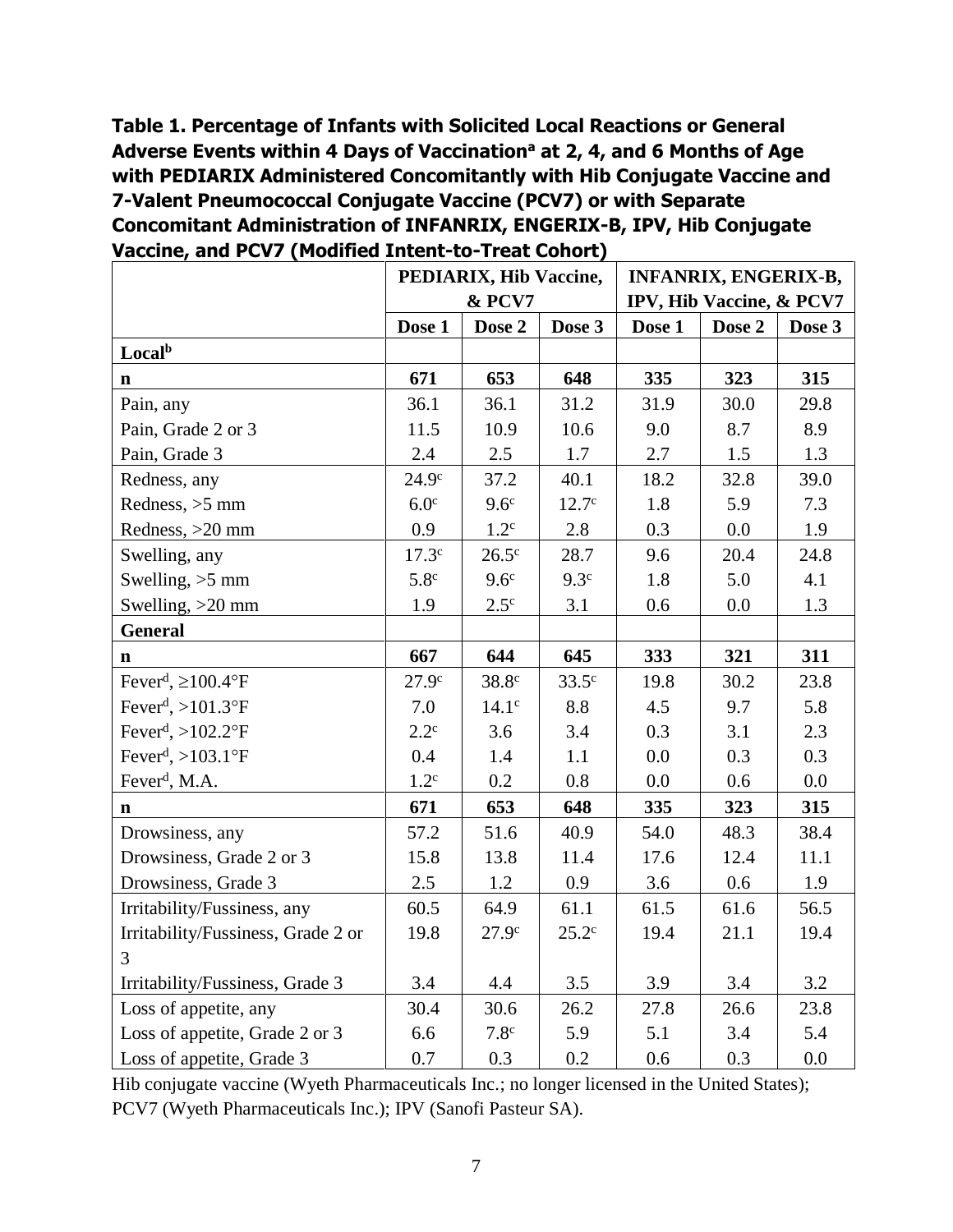Modified intent-to-treat cohort  $=$  All vaccinated subjects for whom safety data were available. n = Number of infants for whom at least 1 symptom sheet was completed; for fever, numbers exclude missing temperature recordings or tympanic measurements.

M.A. = Medically attended (a visit to or from medical personnel).

Grade 2 defined as sufficiently discomforting to interfere with daily activities.

Grade 3 defined as preventing normal daily activities.

<sup>a</sup> Within 4 days of vaccination defined as day of vaccination and the next 3 days.

- <sup>b</sup> Local reactions at the injection site for PEDIARIX or INFANRIX.
- <sup>c</sup> Rate significantly higher in the group that received PEDIARIX compared with separately administered vaccines (*P* value <0.05 [2-sided Fisher Exact test] or the 95% CI on the difference between groups [Separate minus PEDIARIX] does not include 0).
- $d$  Axillary temperatures increased by 1°C and oral temperatures increased by 0.5°C to derive equivalent rectal temperature.

### Serious Adverse Events

Within 30 days following any dose of vaccine in the U.S. safety study in which all subjects received concomitant Hib and pneumococcal conjugate vaccines, 7 serious adverse events were reported in 7 subjects (1% [7/673]) who received PEDIARIX (1 case each of pyrexia, gastroenteritis, and culture-negative clinical sepsis and 4 cases of bronchiolitis) and 5 serious adverse events were reported in 4 subjects (1% [4/335]) who received INFANRIX, ENGERIX-B, and IPV (uteropelvic junction obstruction and testicular atrophy in 1 subject and 3 cases of bronchiolitis).

### Deaths

In 14 clinical trials, 5 deaths were reported among 8,088 (0.06%) recipients of PEDIARIX and 1 death was reported among 2,287 (0.04%) recipients of comparator vaccines. Causes of death in the group that received PEDIARIX included 2 cases of Sudden Infant Death Syndrome (SIDS) and 1 case of each of the following: convulsive disorder, congenital immunodeficiency with sepsis, and neuroblastoma. One case of SIDS was reported in the comparator group. The rate of SIDS among all recipients of PEDIARIX across the 14 trials was 0.25/1,000. The rate of SIDS observed for recipients of PEDIARIX in the German safety study was 0.2/1,000 infants (reported rate of SIDS in Germany in the latter part of the 1990s was 0.7/1,000 newborns). The reported rate of SIDS in the United States from 1990 to 1994 was 1.2/1,000 live births. By chance alone, some cases of SIDS can be expected to follow receipt of pertussis-containing vaccines.

### Onset of Chronic Illnesses

In the U.S. safety study in which all subjects received concomitant Hib and pneumococcal conjugate vaccines, 21 subjects (3%) who received PEDIARIX and 14 subjects (4%) who received INFANRIX, ENGERIX-B, and IPV reported new onset of a chronic illness during the period from 1 to 6 months following the last dose of study vaccines. Among the chronic illnesses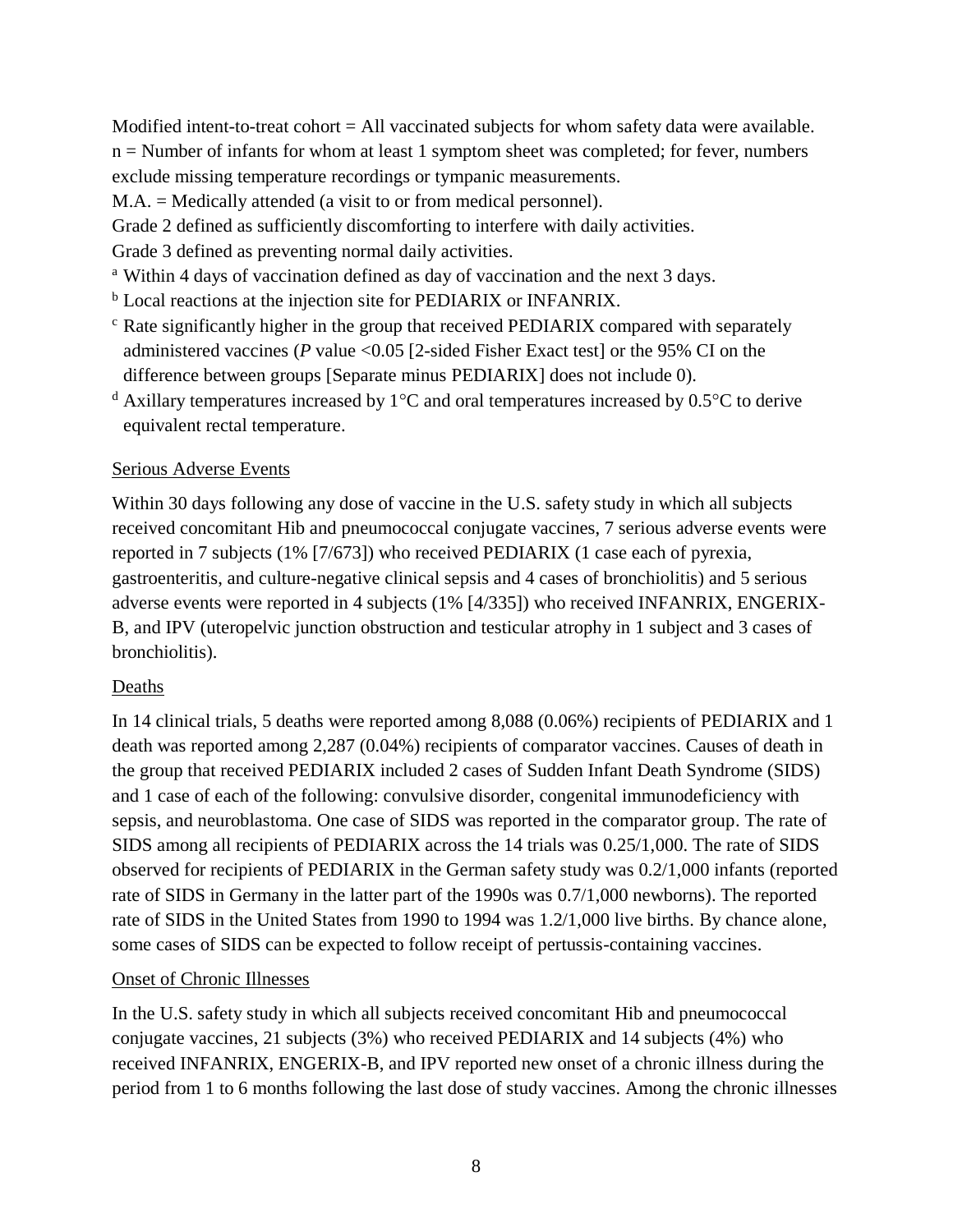reported in the subjects who received PEDIARIX, there were 4 cases of asthma and 1 case each of diabetes mellitus and chronic neutropenia. There were 4 cases of asthma in subjects who received INFANRIX, ENGERIX-B, and IPV.

### Seizures

In the German safety study over the entire study period, 6 subjects in the group that received PEDIARIX ( $n = 4,666$ ) reported seizures. Two of these subjects had a febrile seizure, 1 of whom also developed afebrile seizures. The remaining 4 subjects had afebrile seizures, including 2 with infantile spasms. Two subjects reported seizures within 7 days following vaccination (1 subject had both febrile and afebrile seizures, and 1 subject had afebrile seizures), corresponding to a rate of 0.22 seizures per 1,000 doses (febrile seizures 0.07 per 1,000 doses, afebrile seizures 0.14 per 1,000 doses). No subject who received concomitant INFANRIX, Hib vaccine, and OPV  $(n = 768)$  reported seizures. In a separate German study that evaluated the safety of INFANRIX in 22,505 infants who received 66,867 doses of INFANRIX administered as a 3-dose primary series, the rate of seizures within 7 days of vaccination with INFANRIX was 0.13 per 1,000 doses (febrile seizures 0.0 per 1,000 doses, afebrile seizures 0.13 per 1,000 doses).

Over the entire study period in the U.S. safety study in which all subjects received concomitant Hib and pneumococcal conjugate vaccines, 4 subjects in the group that received PEDIARIX  $(n = 673)$  reported seizures. Three of these subjects had a febrile seizure and 1 had an afebrile seizure. Over the entire study period, 2 subjects in the group that received INFANRIX, ENGERIX-B, and IPV ( $n = 335$ ) reported febrile seizures. There were no afebrile seizures in this group. No subject in either study group had seizures within 7 days following vaccination.

### Other Neurological Events of Interest

No cases of hypotonic-hyporesponsiveness or encephalopathy were reported in either the German or U.S. safety studies.

### Safety of PEDIARIX after a Previous Dose of Hepatitis B Vaccine

Limited data are available on the safety of administering PEDIARIX after a previous dose of hepatitis B vaccine. In 2 separate studies, 160 Moldovan infants and 96 U.S. infants, respectively, received 3 doses of PEDIARIX following 1 previous dose of hepatitis B vaccine. Neither study was designed to detect significant differences in rates of adverse events associated with PEDIARIX administered after a previous dose of hepatitis B vaccine compared with PEDIARIX administered without a previous dose of hepatitis B vaccine.

### <span id="page-8-0"></span>**6.2 Postmarketing Safety Surveillance Study**

In a safety surveillance study conducted at a health maintenance organization in the United States, infants who received 1 or more doses of PEDIARIX from approximately mid-2003 through mid-2005 were compared with age-, gender-, and area-matched historical controls who received 1 or more doses of separately administered U.S.-licensed DTaP vaccine from 2002 through approximately mid-2003. Only infants who received 7-valent pneumococcal conjugate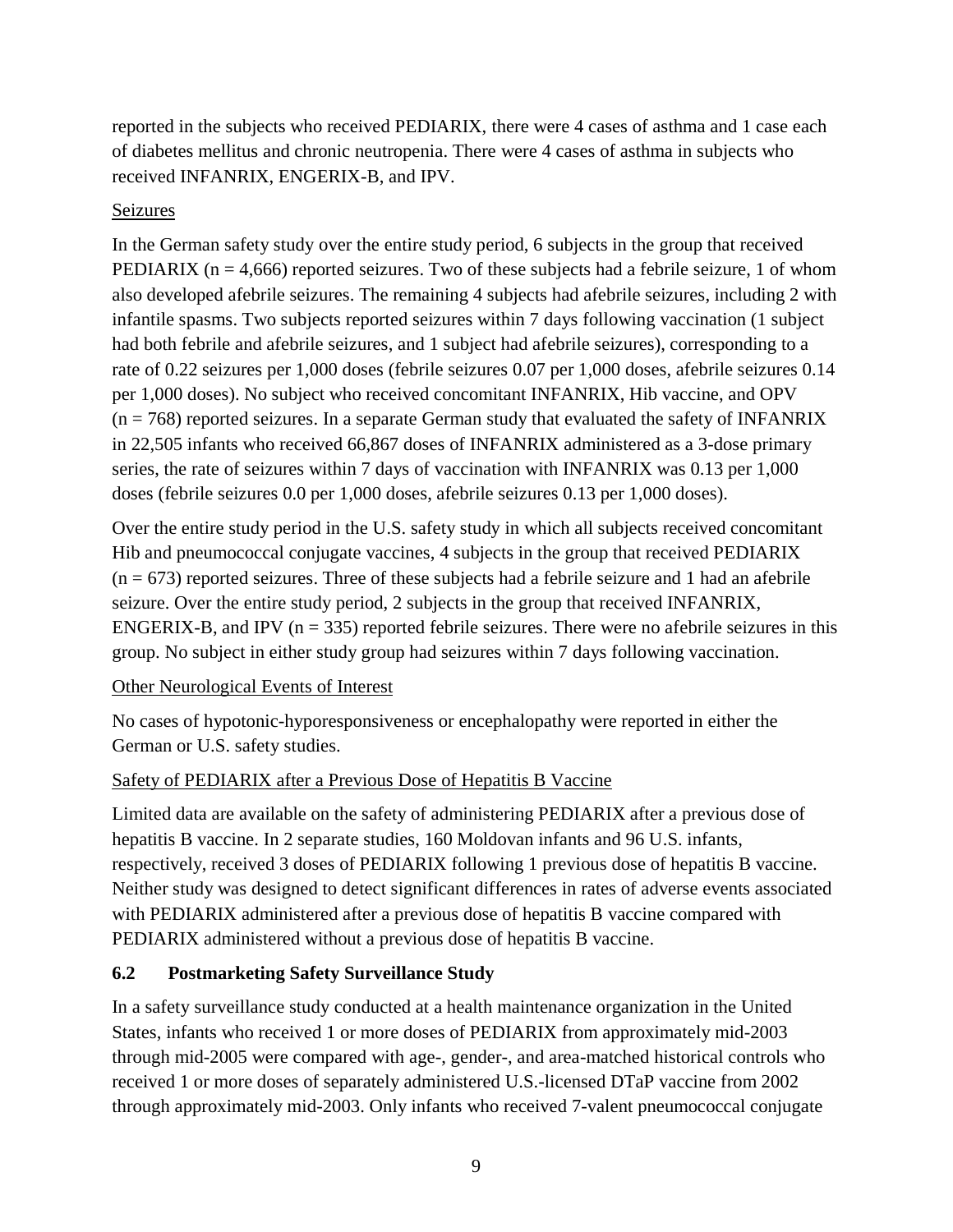vaccine (Wyeth Pharmaceuticals Inc.) concomitantly with PEDIARIX or DTaP vaccine were included in the cohorts. Other U.S.-licensed vaccines were administered according to routine practices at the study sites, but concomitant administration with PEDIARIX or DTaP was not a criterion for inclusion in the cohorts. A birth dose of hepatitis B vaccine had been administered routinely to infants in the historical DTaP control cohort, but not to infants who received PEDIARIX. For each of Doses 1-3, a random sample of 40,000 infants who received PEDIARIX was compared with the historical DTaP control cohort for the incidence of seizures (with or without fever) during the 8-day period following vaccination. For each dose, random samples of 7,500 infants in each cohort were also compared for the incidence of medically-attended fever (fever  $\geq 100.4$ °F that resulted in hospitalization, an emergency department visit, or an outpatient visit) during the 4-day period following vaccination. Possible seizures and medical visits plausibly related to fever were identified by searching automated inpatient and outpatient data files. Medical record reviews of identified events were conducted to verify the occurrence of seizures or medically-attended fever. The incidence of verified seizures and medically-attended fever from this study are presented in Table 2.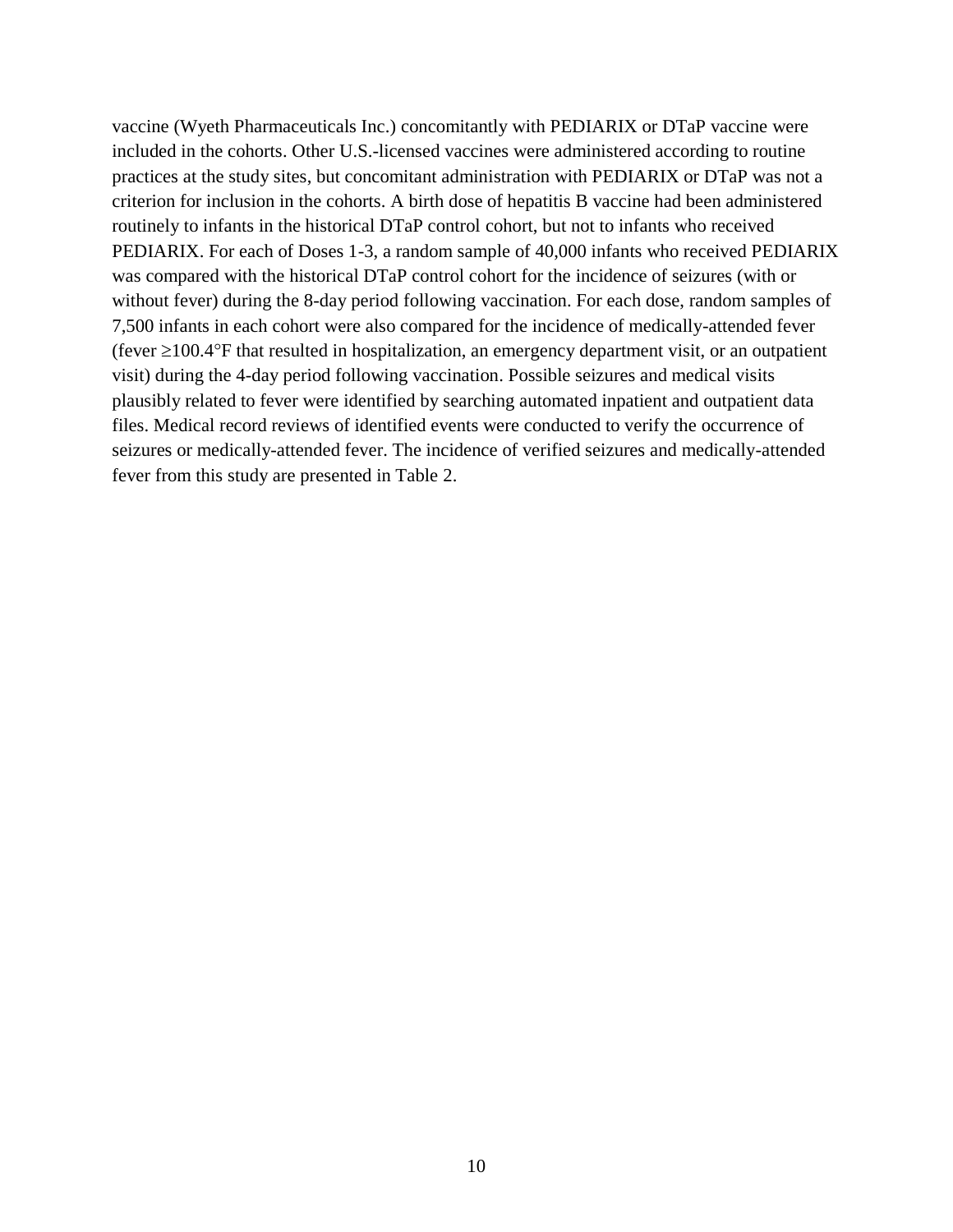# **Table 2. Percentage of Infants with Seizures (with or without Fever) within 8 Days of Vaccination and Medically-Attended Fever within 4 Days of Vaccination with PEDIARIX Compared with Historical Controls**

|                                                        |                 |                |                                 |               |                |                             | <b>Difference</b>   |  |
|--------------------------------------------------------|-----------------|----------------|---------------------------------|---------------|----------------|-----------------------------|---------------------|--|
|                                                        | <b>PEDIARIX</b> |                | <b>Historical DTaP Controls</b> |               |                | (PEDIARIX-DTaP<br>Controls) |                     |  |
|                                                        |                 |                | $\frac{0}{0}$                   | $\frac{0}{0}$ |                |                             | $\frac{0}{0}$       |  |
| <b>All Seizures</b>                                    | $\mathbf N$     | $\mathbf n$    | $(95\% \text{ CI})$             | N             | $\mathbf n$    | (95% CI)                    | $(95\% \text{ CI})$ |  |
| (with or without fever)                                |                 |                |                                 |               |                |                             |                     |  |
| Dose 1, Days 0-7                                       | 40,000          | $\overline{7}$ | 0.02                            | 39,232        | 6              | 0.02                        | 0.00                |  |
|                                                        |                 |                | (0.01, 0.04)                    |               |                | (0.01, 0.03)                | $(-0.02, 0.02)$     |  |
| Dose 2, Days 0-7                                       | 40,000          | 3              | 0.01                            | 37,405        | $\overline{4}$ | 0.01                        | 0.00                |  |
|                                                        |                 |                | (0.00, 0.02)                    |               |                | (0.00, 0.03)                | $(-0.02, 0.01)$     |  |
| Dose 3, Days 0-7                                       | 40,000          | 6              | 0.02                            | 40,000        | 5              | 0.01                        | 0.00                |  |
|                                                        |                 |                | (0.01, 0.03)                    |               |                | (0.00, 0.03)                | $(-0.01, 0.02)$     |  |
| Total doses                                            | 120,000         | 16             | 0.01                            | 116,637       | 15             | 0.01                        | 0.00                |  |
|                                                        |                 |                | (0.01, 0.02)                    |               |                | (0.01, 0.02)                | $(-0.01, 0.01)$     |  |
| <b>Medically-Attended</b><br><b>Fever</b> <sup>a</sup> |                 |                |                                 |               |                |                             |                     |  |
| Dose 1, Days 0-3                                       | 7,500           | 14             | 0.19                            | 7,500         | 14             | 0.19                        | 0.00                |  |
|                                                        |                 |                | (0.11, 0.30)                    |               |                | (0.11, 0.30)                | $(-0.14, 0.14)$     |  |
| Dose 2, Days 0-3                                       | 7,500           | 25             | 0.33                            | 7,500         | 15             | 0.20                        | 0.13                |  |
|                                                        |                 |                | (0.22, 0.48)                    |               |                | (0.11, 0.33)                | $(-0.03, 0.30)$     |  |
| Dose 3, Days 0-3                                       | 7,500           | 21             | 0.28                            | 7,500         | 19             | 0.25                        | 0.03                |  |
|                                                        |                 |                | (0.17, 0.43)                    |               |                | (0.15, 0.39)                | $(-0.14, 0.19)$     |  |
| Total doses                                            | 22,500          | 60             | 0.27                            | 22,500        | 48             | 0.21                        | 0.05                |  |
|                                                        |                 |                | (0.20, 0.34)                    |               |                | (0.16, 0.28)                | $(-0.01, 0.14)$     |  |

DTaP – any U.S.-licensed DTaP vaccine. Infants received 7-valent pneumococcal conjugate vaccine (Wyeth Pharmaceuticals Inc.) concomitantly with each dose of PEDIARIX or DTaP. Other U.S.-licensed vaccines were administered according to routine practices at the study sites.  $N =$  Number of subjects in the given cohort.

n = Number of subjects with events reported in the given cohort.

<sup>a</sup> Medically-attended fever defined as fever  $\geq 100.4$  F that resulted in hospitalization, an emergency department visit, or an outpatient visit.

## <span id="page-10-0"></span>**6.3 Postmarketing Spontaneous Reports for PEDIARIX**

In addition to reports in clinical trials, worldwide voluntary reports of adverse events received for PEDIARIX since market introduction of this vaccine are listed below. This list includes serious adverse events or events that have a suspected causal connection to components of PEDIARIX. Because these events are reported voluntarily from a population of uncertain size, it is not possible to reliably estimate their frequency or establish a causal relationship to vaccine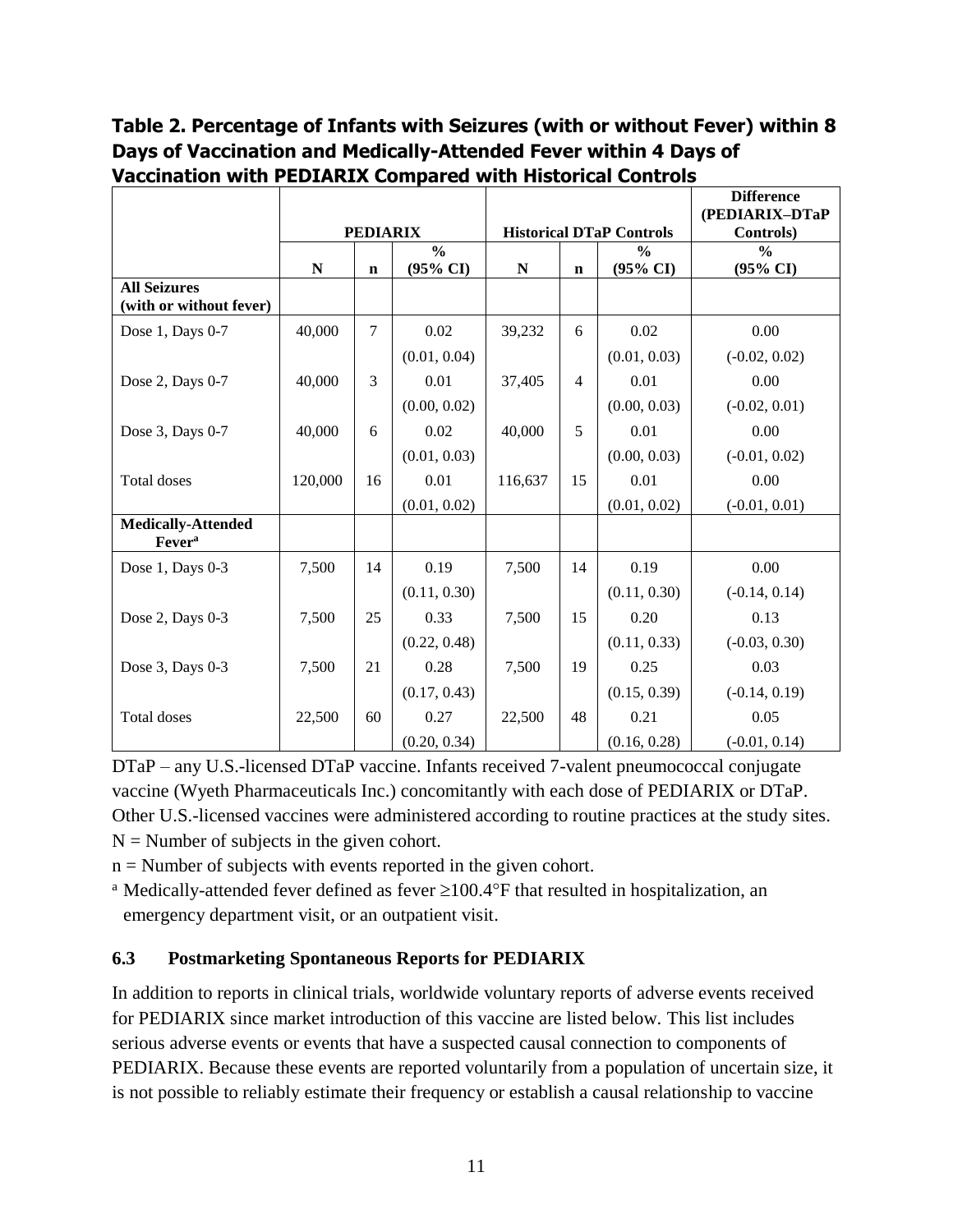exposure.

Cardiac Disorders

Cyanosis.

Gastrointestinal Disorders

Diarrhea, vomiting.

General Disorders and Administration Site Conditions

Fatigue, injection site cellulitis, injection site induration, injection site itching, injection site nodule/lump, injection site reaction, injection site vesicles, injection site warmth, limb pain, limb swelling.

Immune System Disorders

Anaphylactic reaction, anaphylactoid reaction, hypersensitivity.

Infections and Infestations

Upper respiratory tract infection.

Investigations

Abnormal liver function tests.

Nervous System Disorders

Bulging fontanelle, depressed level of consciousness, encephalitis, hypotonia, hypotonichyporesponsive episode, lethargy, somnolence, syncope.

Psychiatric Disorders

Crying, insomnia, nervousness, restlessness, screaming, unusual crying.

Respiratory, Thoracic, and Mediastinal Disorders

Apnea, cough, dyspnea.

Skin and Subcutaneous Tissue Disorders

Angioedema, erythema, rash, urticaria.

Vascular Disorders

Pallor, petechiae.

### <span id="page-11-0"></span>**6.4 Postmarketing Spontaneous Reports for INFANRIX and/or ENGERIX-B**

Worldwide voluntary reports of adverse events received for INFANRIX and/or ENGERIX-B in children younger than 7 years but not already reported for PEDIARIX are listed below. This list includes serious adverse events or events that have a suspected causal connection to components of INFANRIX and/or ENGERIX-B. Because these events are reported voluntarily from a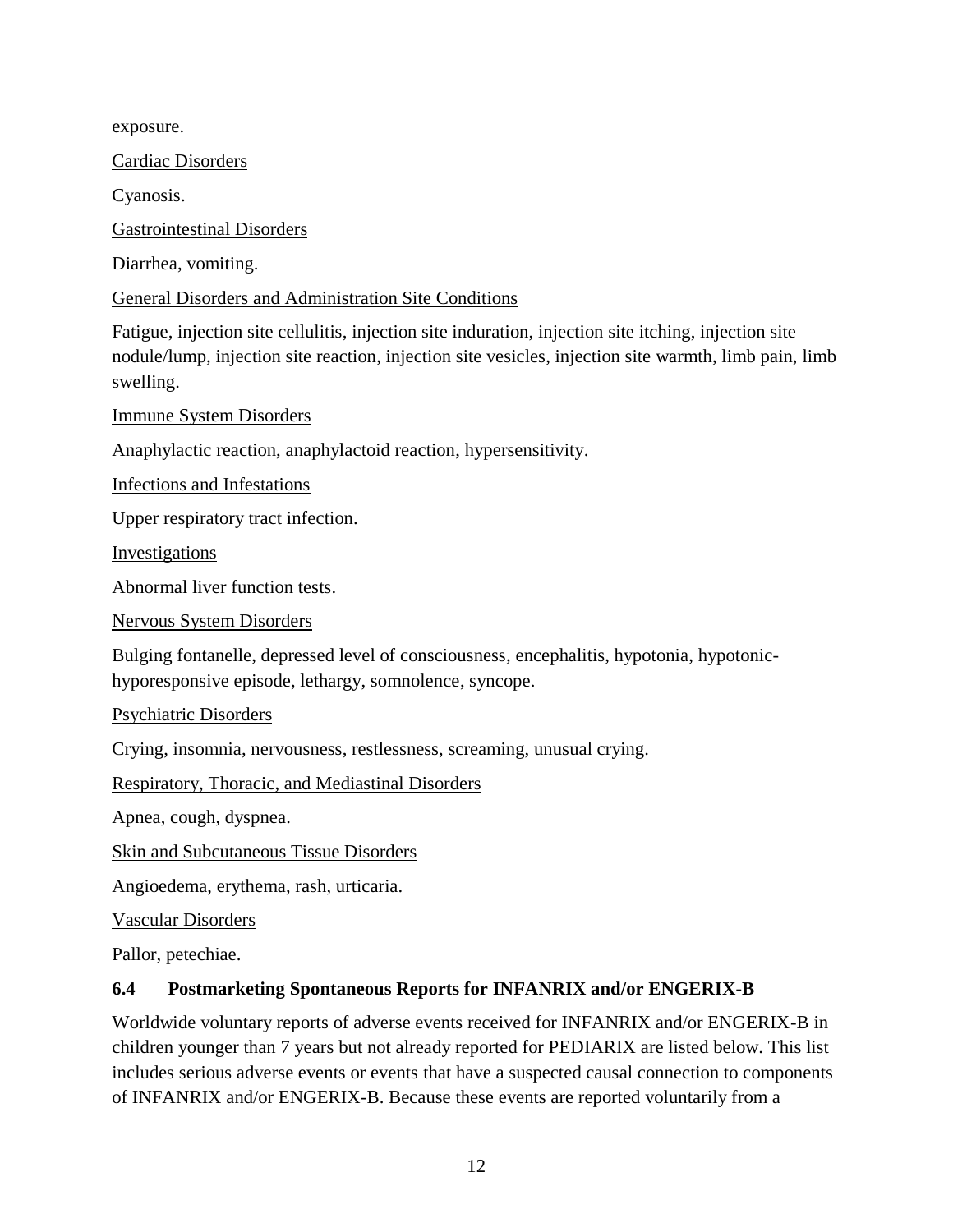population of uncertain size, it is not possible to reliably estimate their frequency or establish a causal relationship to vaccine exposure.

Blood and Lymphatic System Disorders

Idiopathic thrombocytopenic purpura,<sup>a,b</sup> lymphadenopathy,<sup>a</sup> thrombocytopenia.<sup>a,b</sup>

Gastrointestinal Disorders

Abdominal pain,<sup>b</sup> intussusception,<sup>a,b</sup> nausea.<sup>b</sup>

General Disorders and Administration Site Conditions

Asthenia, <sup>b</sup> malaise. b

**Hepatobiliary Disorders** 

Jaundice.<sup>b</sup>

Immune System Disorders

Anaphylactic shock,<sup>a</sup> serum sickness-like disease.<sup>b</sup>

Musculoskeletal and Connective Tissue Disorders

Arthralgia,<sup>b</sup> arthritis,<sup>b</sup> muscular weakness,<sup>b</sup> myalgia.<sup>b</sup>

Nervous System Disorders

Encephalopathy,<sup>a</sup> headache,<sup>a</sup> meningitis,<sup>b</sup> neuritis,<sup>b</sup> neuropathy,<sup>b</sup> paralysis.<sup>b</sup>

Skin and Subcutaneous Tissue Disorders

Alopecia,<sup>b</sup> erythema multiforme, <sup>b</sup> lichen planus, <sup>b</sup> pruritus, <sup>a,b</sup> Stevens Johnson syndrome.<sup>a</sup>

Vascular Disorders

Vasculitis. b

<sup>a</sup> Following INFANRIX (licensed in the United States in 1997).

<span id="page-12-0"></span><sup>b</sup> Following ENGERIX-B (licensed in the United States in 1989).

### **7 DRUG INTERACTIONS**

### <span id="page-12-1"></span>**7.1 Concomitant Vaccine Administration**

Immune responses following concomitant administration of PEDIARIX, Hib conjugate vaccine (Wyeth Pharmaceuticals Inc.; no longer licensed in the United States), and 7-valent pneumococcal conjugate vaccine (Wyeth Pharmaceuticals Inc.) were evaluated in a clinical trial *[see Clinical Studies (14.3)]*.

When PEDIARIX is administered concomitantly with other injectable vaccines, they should be given with separate syringes and at different injection sites. PEDIARIX should not be mixed with any other vaccine in the same syringe or vial.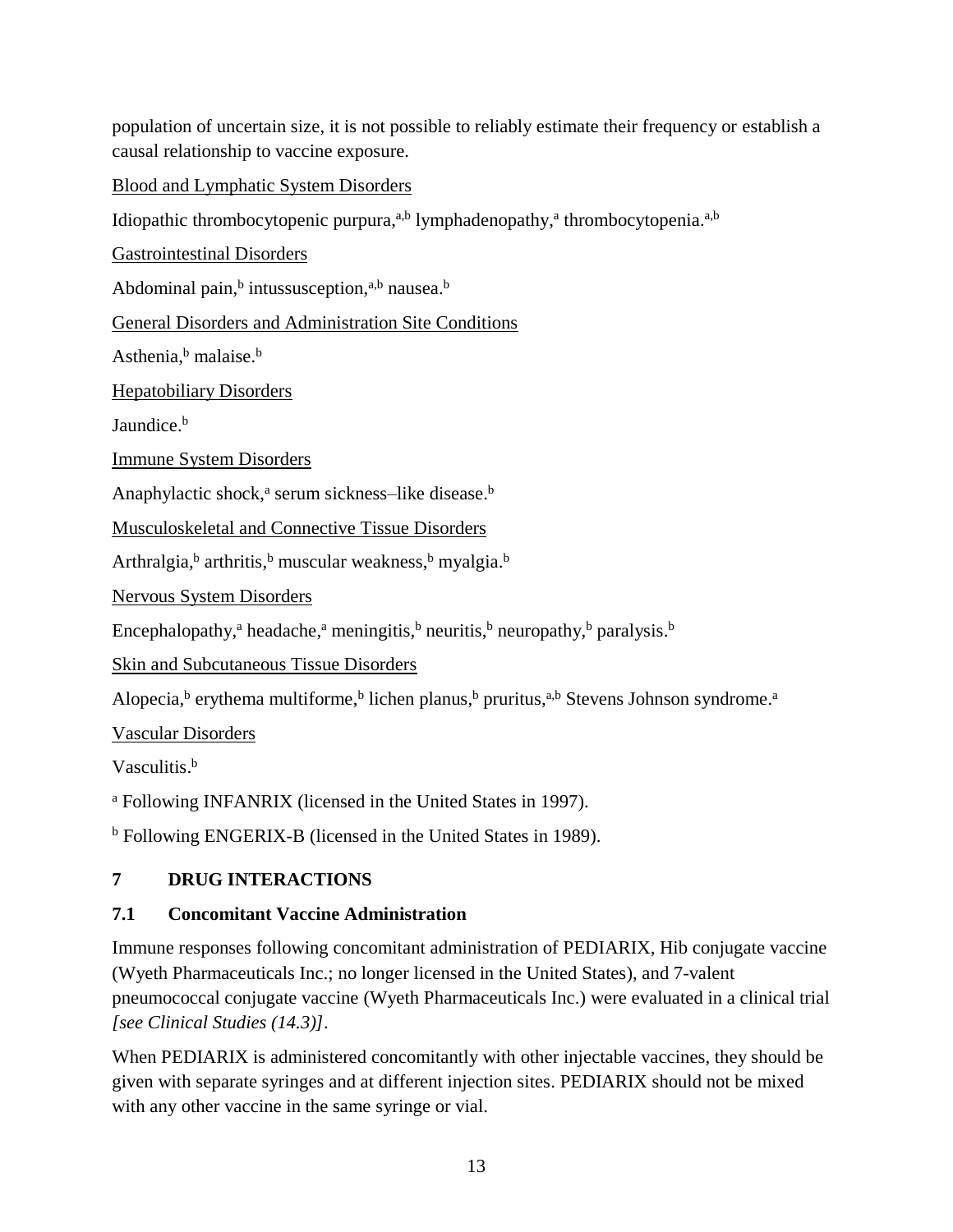### <span id="page-13-0"></span>**7.2 Immunosuppressive Therapies**

Immunosuppressive therapies, including irradiation, antimetabolites, alkylating agents, cytotoxic drugs, and corticosteroids (used in greater than physiologic doses), may reduce the immune response to PEDIARIX.

## <span id="page-13-1"></span>**8 USE IN SPECIFIC POPULATIONS**

### <span id="page-13-2"></span>**8.1 Pregnancy**

Pregnancy Category C

Animal reproduction studies have not been conducted with PEDIARIX. It is not known whether PEDIARIX can cause fetal harm when administered to a pregnant woman or if PEDIARIX can affect reproduction capacity.

## <span id="page-13-3"></span>**8.4 Pediatric Use**

Safety and effectiveness of PEDIARIX were established in the age group 6 weeks through 6 months on the basis of clinical studies *[see Adverse Reactions (6.1), Clinical Studies (14.1, 14.2)]*. Safety and effectiveness of PEDIARIX in the age group 7 months through 6 years are supported by evidence in infants aged 6 weeks through 6 months. Safety and effectiveness of PEDIARIX in infants younger than 6 weeks and children aged 7 to 16 years have not been evaluated.

## <span id="page-13-4"></span>**11 DESCRIPTION**

PEDIARIX [Diphtheria and Tetanus Toxoids and Acellular Pertussis Adsorbed, Hepatitis B (Recombinant) and Inactivated Poliovirus Vaccine] is a noninfectious, sterile vaccine for intramuscular administration. Each 0.5-mL dose is formulated to contain 25 Lf of diphtheria toxoid, 10 Lf of tetanus toxoid, 25 mcg of inactivated pertussis toxin (PT), 25 mcg of filamentous hemagglutinin (FHA), 8 mcg of pertactin (69 kiloDalton outer membrane protein), 10 mcg of HBsAg, 40 D-antigen Units (DU) of Type 1 poliovirus (Mahoney), 8 DU of Type 2 poliovirus (MEF-1), and 32 DU of Type 3 poliovirus (Saukett). The diphtheria, tetanus, and pertussis components are the same as those in INFANRIX and KINRIX. The hepatitis B surface antigen is the same as that in ENGERIX-B.

The diphtheria toxin is produced by growing *Corynebacterium diphtheriae (C. diphtheriae)* in Fenton medium containing a bovine extract. Tetanus toxin is produced by growing *Clostridium tetani (C. tetani)* in a modified Latham medium derived from bovine casein. The bovine materials used in these extracts are sourced from countries which the United States Department of Agriculture (USDA) has determined neither have nor present an undue risk for bovine spongiform encephalopathy (BSE). Both toxins are detoxified with formaldehyde, concentrated by ultrafiltration, and purified by precipitation, dialysis, and sterile filtration.

The acellular pertussis antigens (PT, FHA, and pertactin) are isolated from *Bordetella pertussis*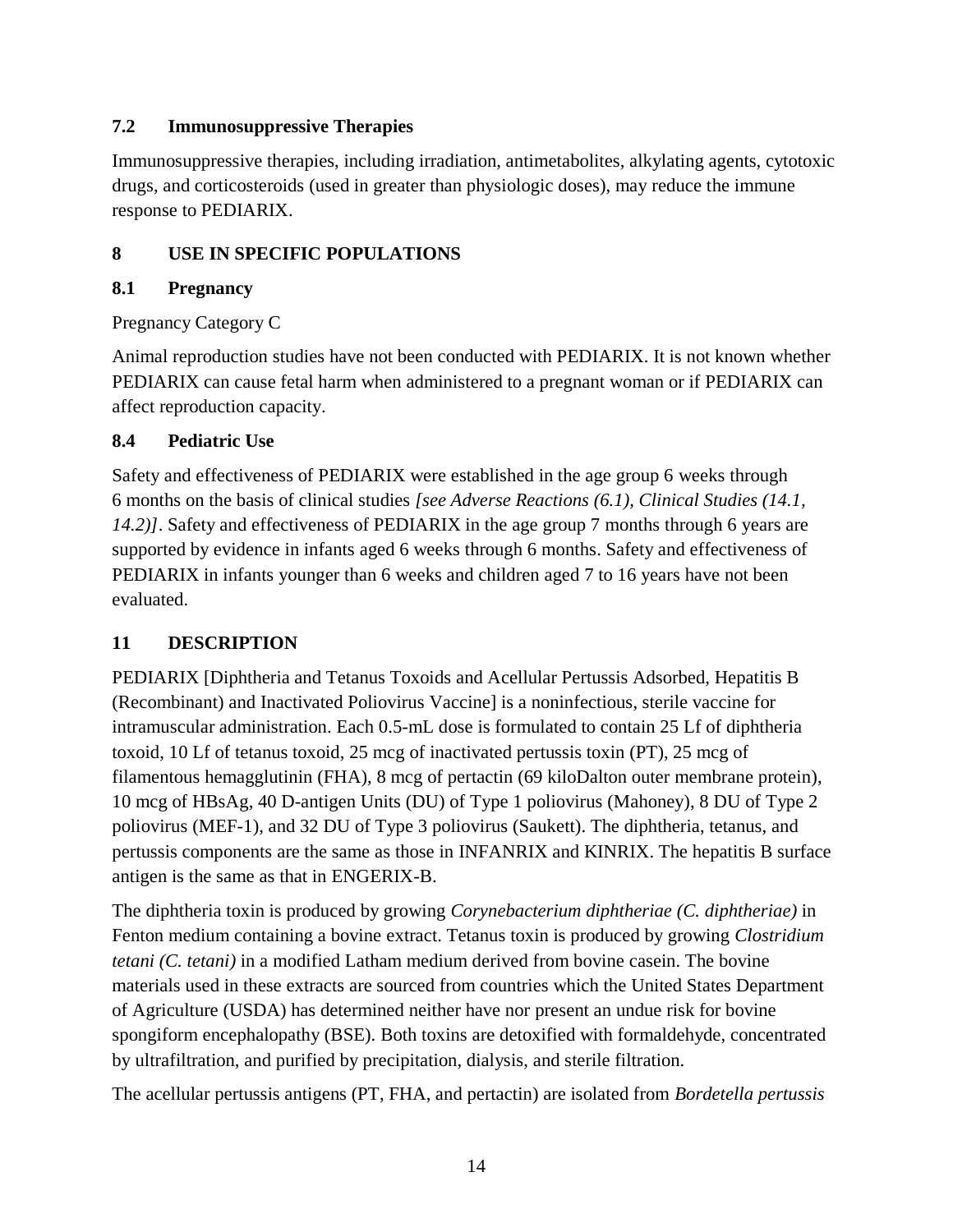(*B. pertussis)* culture grown in modified Stainer-Scholte liquid medium. PT and FHA are isolated from the fermentation broth; pertactin is extracted from the cells by heat treatment and flocculation. The antigens are purified in successive chromatographic and precipitation steps. PT is detoxified using glutaraldehyde and formaldehyde. FHA and pertactin are treated with formaldehyde.

The hepatitis B surface antigen is obtained by culturing genetically engineered *Saccharomyces cerevisiae (S. cerevisiae)* cells, which carry the surface antigen gene of the hepatitis B virus, in synthetic medium. The surface antigen expressed in the *S. cerevisiae* cells is purified by several physiochemical steps, which include precipitation, ion exchange chromatography, and ultrafiltration.

The inactivated poliovirus component is an enhanced potency component. Each of the 3 strains of poliovirus is individually grown in VERO cells, a continuous line of monkey kidney cells, cultivated on microcarriers. Calf serum and lactalbumin hydrolysate are used during VERO cell culture and/or virus culture. Calf serum is sourced from countries the USDA has determined neither have nor present an undue risk for BSE. After clarification, each viral suspension is purified by ultrafiltration, diafiltration, and successive chromatographic steps, and inactivated with formaldehyde. The 3 purified viral strains are then pooled to form a trivalent concentrate.

Diphtheria and tetanus toxoids and pertussis antigens (inactivated PT, FHA, and pertactin) are individually adsorbed onto aluminum hydroxide. The hepatitis B component is adsorbed onto aluminum phosphate.

Diphtheria and tetanus toxoid potency is determined by measuring the amount of neutralizing antitoxin in previously immunized guinea pigs. The potency of the acellular pertussis component (inactivated PT, FHA, and pertactin) is determined by enzyme-linked immunosorbent assay (ELISA) on sera from previously immunized mice. Potency of the hepatitis B component is established by HBsAg ELISA. The potency of the inactivated poliovirus component is determined by using the D-antigen ELISA and by a poliovirus-neutralizing cell culture assay on sera from previously immunized rats.

Each 0.5-mL dose contains aluminum salts as adjuvant (not more than 0.85 mg aluminum by assay) and 4.5 mg of sodium chloride. Each dose also contains  $\leq 100$  mcg of residual formaldehyde and  $\leq 100$  mcg of polysorbate 80 (Tween 80). Neomycin sulfate and polymyxin B are used in the poliovirus vaccine manufacturing process and may be present in the final vaccine at  $\leq 0.05$  ng neomycin and  $\leq 0.01$  ng polymyxin B per dose. The procedures used to manufacture the HBsAg antigen result in a product that contains  $\leq$ 5% yeast protein.

The tip caps of the prefilled syringes contain natural rubber latex; the plungers are not made with natural rubber latex.

PEDIARIX is formulated without preservatives.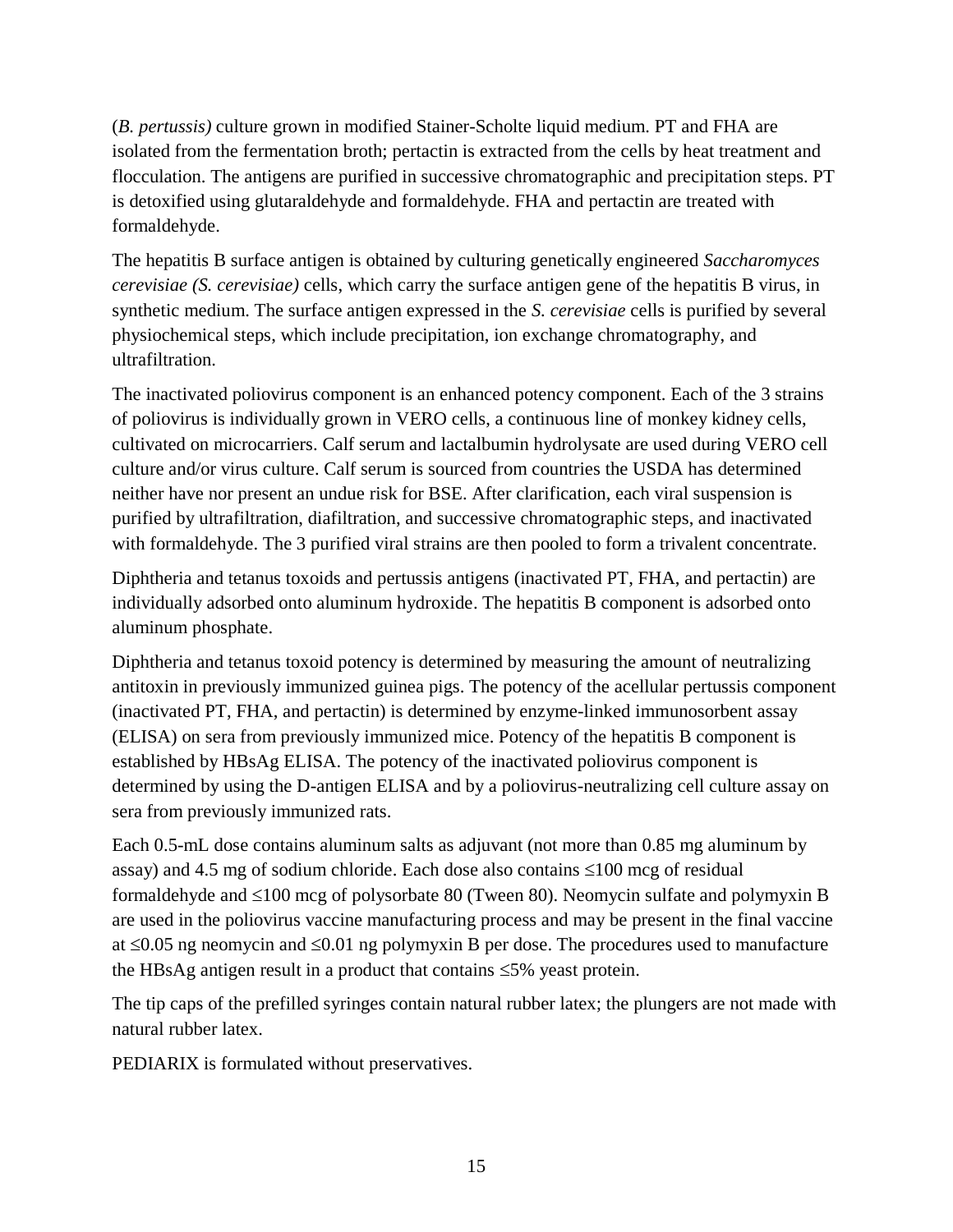### <span id="page-15-0"></span>**12 CLINICAL PHARMACOLOGY**

### <span id="page-15-1"></span>**12.1 Mechanism of Action**

### **Diphtheria**

Diphtheria is an acute toxin-mediated infectious disease caused by toxigenic strains of *C. diphtheriae*. Protection against disease is due to the development of neutralizing antibodies to the diphtheria toxin. A serum diphtheria antitoxin level of 0.01 IU/mL is the lowest level giving some degree of protection; a level of 0.1 IU/mL is regarded as protective. 2

### **Tetanus**

Tetanus is an acute toxin-mediated disease caused by a potent exotoxin released by *C. tetani*. Protection against disease is due to the development of neutralizing antibodies to the tetanus toxin. A serum tetanus antitoxin level of at least 0.01 IU/mL, measured by neutralization assays, is considered the minimum protective level.<sup>3,4</sup> A level  $\geq$ 0.1 IU/mL is considered protective.<sup>5</sup>

### Pertussis

Pertussis (whooping cough) is a disease of the respiratory tract caused by *B. pertussis*. The role of the different components produced by *B. pertussis* in either the pathogenesis of, or the immunity to, pertussis is not well understood. There is no established serological correlate of protection for pertussis.

### Hepatitis B

Infection with hepatitis B virus can have serious consequences including acute massive hepatic necrosis and chronic active hepatitis. Chronically infected persons are at increased risk for cirrhosis and hepatocellular carcinoma.

Antibody concentrations  $\geq 10$  mIU/mL against HBsAg are recognized as conferring protection against hepatitis B virus infection. 6

### **Poliomyelitis**

Poliovirus is an enterovirus that belongs to the picornavirus family. Three serotypes of poliovirus have been identified (Types 1, 2, and 3). Poliovirus-neutralizing antibodies confer protection against poliomyelitis disease.<sup>7</sup>

### <span id="page-15-2"></span>**13 NONCLINICAL TOXICOLOGY**

### <span id="page-15-3"></span>**13.1 Carcinogenesis, Mutagenesis, Impairment of Fertility**

PEDIARIX has not been evaluated for carcinogenic or mutagenic potential or for impairment of fertility.

## <span id="page-15-4"></span>**14 CLINICAL STUDIES**

The efficacy of PEDIARIX is based on the immunogenicity of the individual antigens compared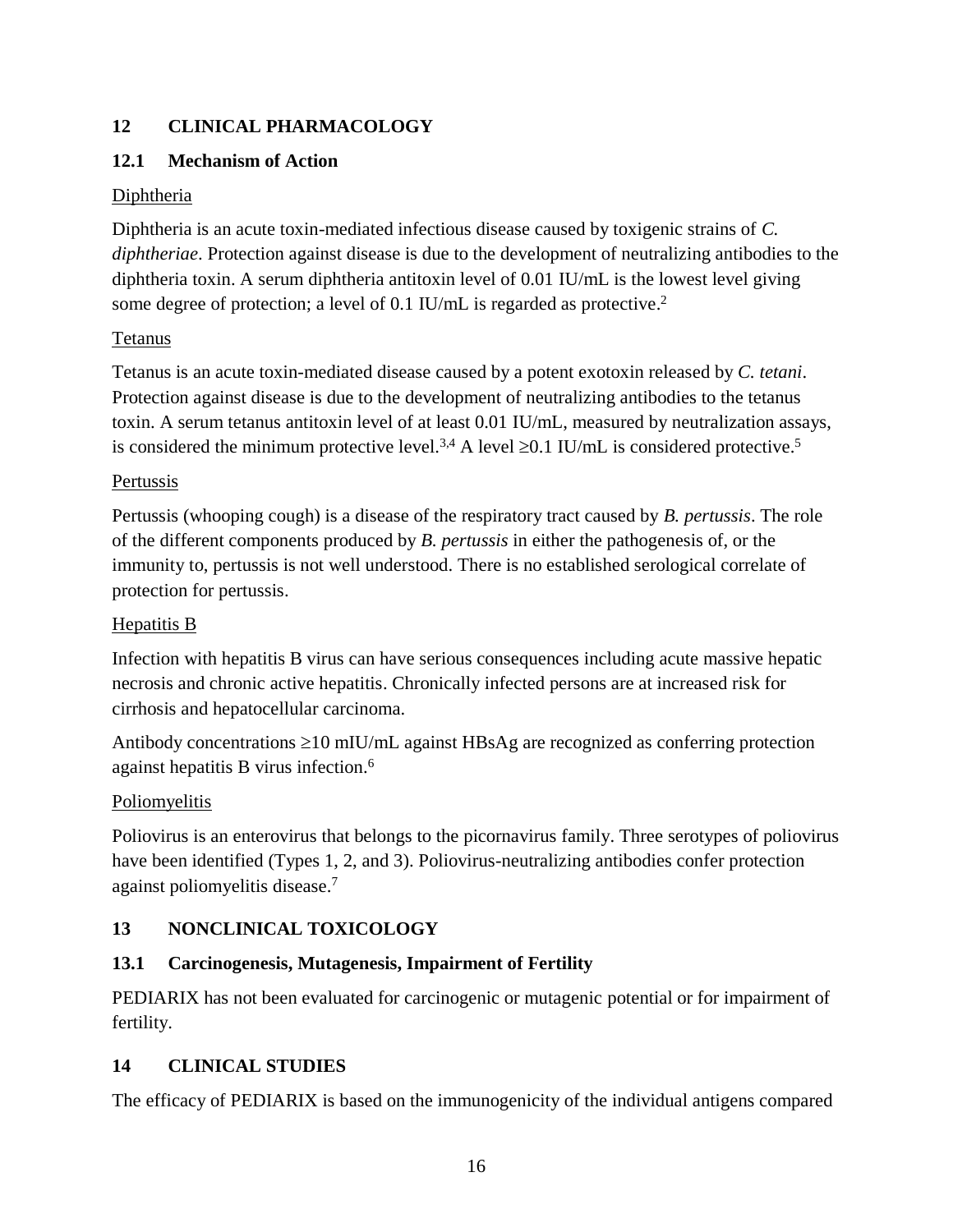with licensed vaccines. Serological correlates of protection exist for the diphtheria, tetanus, hepatitis B, and poliovirus components. The efficacy of the pertussis component, which does not have a well-established correlate of protection, was determined in clinical trials of INFANRIX.

### <span id="page-16-0"></span>**14.1 Efficacy of INFANRIX**

Efficacy of a 3-dose primary series of INFANRIX has been assessed in 2 clinical studies.

A double-blind, randomized, active Diphtheria and Tetanus Toxoids (DT)-controlled trial conducted in Italy, sponsored by the National Institutes of Health (NIH), assessed the absolute protective efficacy of INFANRIX when administered at 2, 4, and 6 months of age. The population used in the primary analysis of the efficacy of INFANRIX included 4,481 infants vaccinated with INFANRIX and 1,470 DT vaccinees. After 3 doses, the absolute protective efficacy of INFANRIX against WHO-defined typical pertussis (21 days or more of paroxysmal cough with infection confirmed by culture and/or serologic testing) was 84% (95% CI: 76%, 89%). When the definition of pertussis was expanded to include clinically milder disease, with infection confirmed by culture and/or serologic testing, the efficacy of INFANRIX was 71% (95% CI: 60%, 78%) against >7 days of any cough and 73% (95% CI: 63%, 80%) against  $\geq$ 14 days of any cough. A longer unblinded follow-up period showed that after 3 doses and with no booster dose in the second year of life, the efficacy of INFANRIX against WHO-defined pertussis was 86% (95% CI: 79%, 91%) among children followed to 6 years of age. For details see INFANRIX prescribing information.

A prospective efficacy trial was also conducted in Germany employing a household contact study design. In this study, the protective efficacy of INFANRIX administered to infants at 3, 4, and 5 months of age against WHO-defined pertussis was 89% (95% CI: 77%, 95%). When the definition of pertussis was expanded to include clinically milder disease, with infection confirmed by culture and/or serologic testing, the efficacy of INFANRIX against  $\geq 7$  days of any cough was 67% (95% CI: 52%, 78%) and against  $\geq$ 7 days of paroxysmal cough was 81% (95%) CI: 68%, 89%). For details see INFANRIX prescribing information.

### <span id="page-16-1"></span>**14.2 Immunological Evaluation of PEDIARIX**

In a U.S. multicenter study, infants were randomized to 1 of 3 groups: (1) a combination vaccine group that received PEDIARIX concomitantly with Hib conjugate vaccine (Wyeth Pharmaceuticals Inc.; no longer licensed in the United States) and U.S.-licensed 7-valent pneumococcal conjugate vaccine (Wyeth Pharmaceuticals Inc.); (2) a separate vaccine group that received U.S.-licensed INFANRIX, ENGERIX-B, and IPV (Sanofi Pasteur SA) concomitantly with the same Hib and pneumococcal conjugate vaccines; and (3) a staggered vaccine group that received PEDIARIX concomitantly with the same Hib conjugate vaccine but with the same pneumococcal conjugate vaccine administered 2 weeks later. The schedule of administration was 2, 4, and 6 months of age. Infants either did not receive a dose of hepatitis B vaccine prior to enrollment or were permitted to receive 1 dose of hepatitis B vaccine administered at least 30 days prior to enrollment. For the separate vaccine group, ENGERIX-B was not administered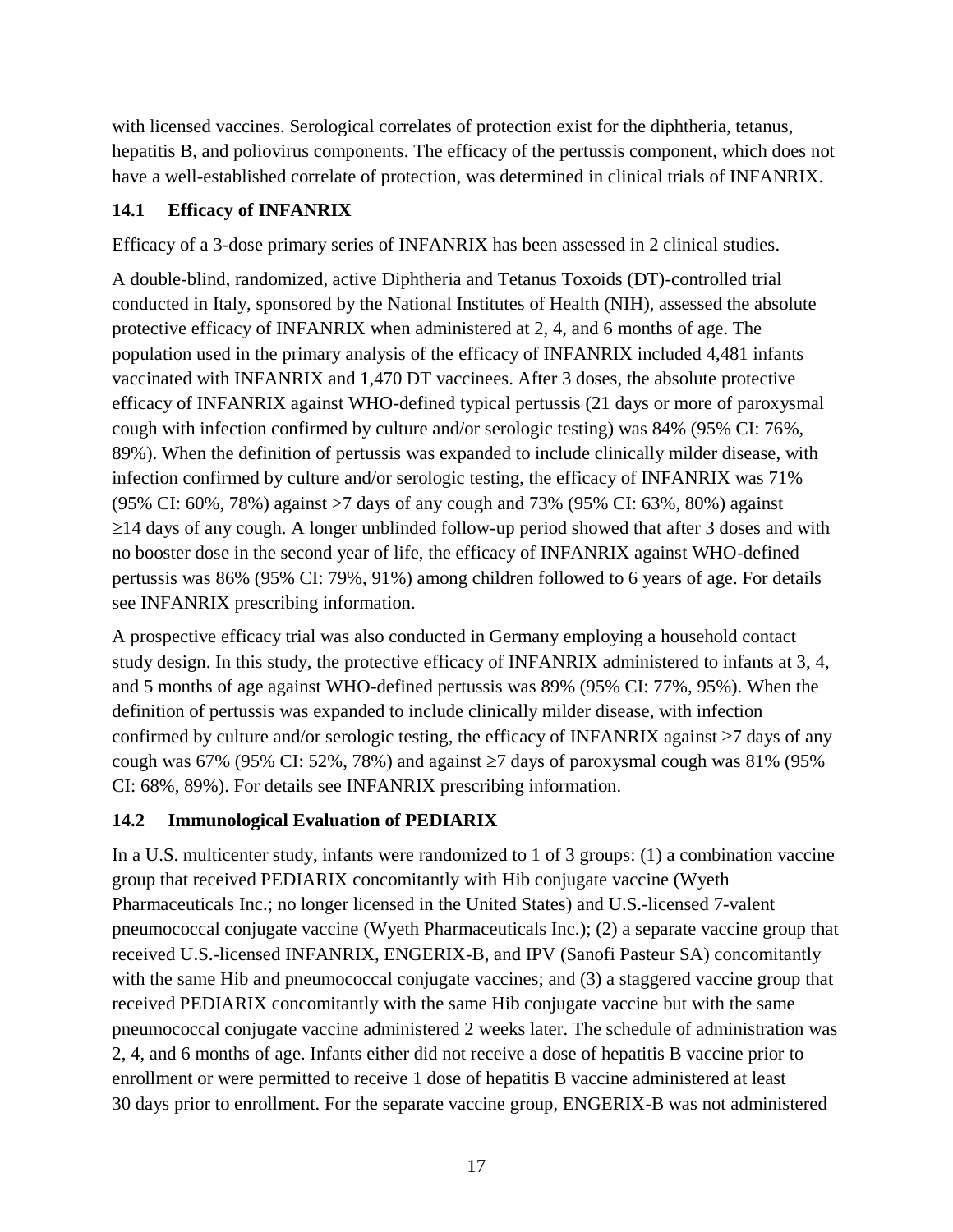at 4 months of age to subjects who received a dose of hepatitis B vaccine prior to enrollment. Among subjects in all 3 vaccine groups combined, 84% were white, 7% were Hispanic, 6% were black, 0.7% were Oriental, and 2.4% were of other racial/ethnic groups.

The immune responses to the pertussis (PT, FHA, and pertactin), diphtheria, tetanus, poliovirus, and hepatitis B antigens were evaluated in sera obtained 1 month (range: 20 to 60 days) after the third dose of PEDIARIX or INFANRIX. Geometric mean antibody concentrations (GMCs) adjusted for pre-vaccination values for PT, FHA, and pertactin and the seroprotection rates for diphtheria, tetanus, and the polioviruses among subjects who received PEDIARIX in the combination vaccine group were shown to be non-inferior to those achieved following separately administered vaccines (Table 3).

Because of differences in the hepatitis B vaccination schedule among subjects in the study, no clinical limit for non-inferiority was pre-defined for the hepatitis B immune response. However, in a previous U.S. study, non-inferiority of PEDIARIX relative to separately administered INFANRIX, ENGERIX-B, and an oral poliovirus vaccine, with respect to the hepatitis B immune response was demonstrated.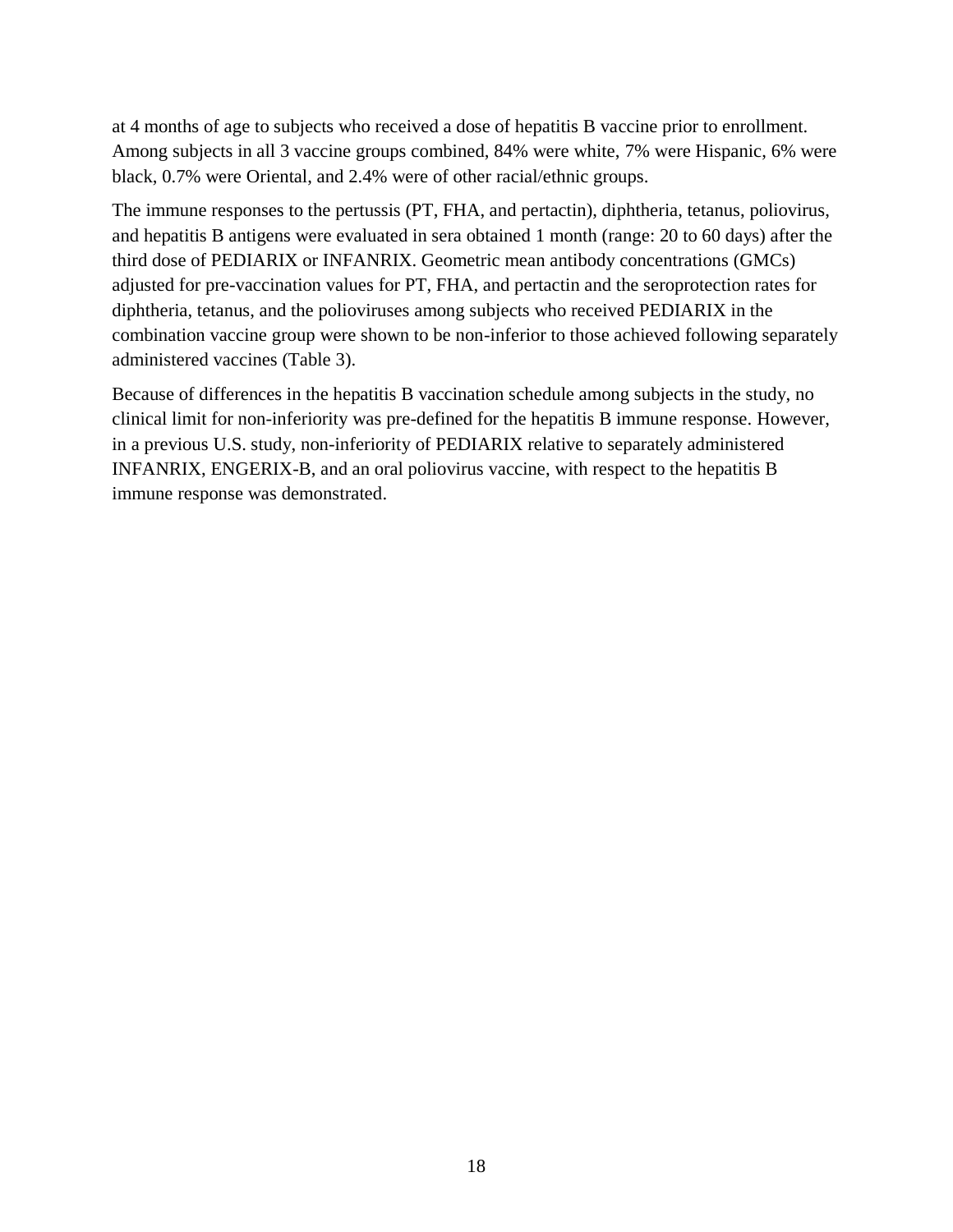**Table 3. Antibody Responses following PEDIARIX as Compared with Separate Concomitant Administration of INFANRIX, ENGERIX-B, and IPV (1 Month<sup>a</sup> after Administration of Dose 3) in Infants Vaccinated at 2, 4, and 6 Months of Age when Administered Concomitantly with Hib Conjugate Vaccine and Pneumococcal Conjugate Vaccine (PCV7)**

|                                  | PEDIARIX, Hib Vaccine,<br>& PCV7 | INFANRIX, ENGERIX-B, IPV,<br>Hib Vaccine, & PCV7 |
|----------------------------------|----------------------------------|--------------------------------------------------|
|                                  | $(n = 154-168)$                  | $(n = 141 - 155)$                                |
| Anti-diphtheria Toxoid           |                                  |                                                  |
| % $\geq 0.1$ IU/mL <sup>b</sup>  | 99.4                             | 98.7                                             |
| Anti-tetanus Toxoid              |                                  |                                                  |
| % ${\geq}0.1$ IU/mL <sup>b</sup> | 100                              | 98.1                                             |
| Anti-PT                          |                                  |                                                  |
| % VR <sup>c</sup>                | 98.7                             | 95.1                                             |
| $GMC^b$                          | 48.1                             | 28.6                                             |
| Anti-FHA                         |                                  |                                                  |
| $%$ VR <sup>c</sup>              | 98.7                             | 96.5                                             |
| GMC <sup>b</sup>                 | 111.9                            | 97.6                                             |
| Anti-pertactin                   |                                  |                                                  |
| $%$ VR <sup>c</sup>              | 91.7                             | 95.1                                             |
| $GMC^b$                          | 95.3                             | 80.6                                             |
| Anti-polio 1                     |                                  |                                                  |
| % ≥1:8 <sup>b,d</sup>            | 100                              | 100                                              |
| Anti-polio 2                     |                                  |                                                  |
| % ≥1:8 <sup>b,d</sup>            | 100                              | 100                                              |
| Anti-polio 3                     |                                  |                                                  |
| $\% \geq 1.8^{\rm b,d}$          | 100                              | 100                                              |
|                                  | $(n = 114-128)$                  | $(n = 111-121)$                                  |
| Anti-HBsAge                      |                                  |                                                  |
| $% \geq 10$ mIU/mL <sup>f</sup>  | 97.7                             | 99.2                                             |
| $GMC$ (mIU/mL) <sup>f</sup>      | 1032.1                           | 614.5                                            |

Hib conjugate vaccine (Wyeth Pharmaceuticals Inc.; no longer licensed in the United States); PCV7 (Wyeth Pharmaceuticals Inc.); IPV (Sanofi Pasteur SA).

Assay methods used: ELISA for anti-diphtheria, anti-tetanus, anti-PT, anti-FHA, anti-pertactin, and anti-HBsAg; micro-neutralization for anti-polio (1, 2, and 3).

 $VR = Vaccine$  response: In initially seronegative infants, appearance of antibodies (concentration  $\geq$ 5 EL.U./mL); in initially seropositive infants, at least maintenance of pre-vaccination concentration.

GMC = Geometric mean antibody concentration. GMCs are adjusted for pre-vaccination levels. <sup>a</sup> One-month blood sampling, range: 20 to 60 days.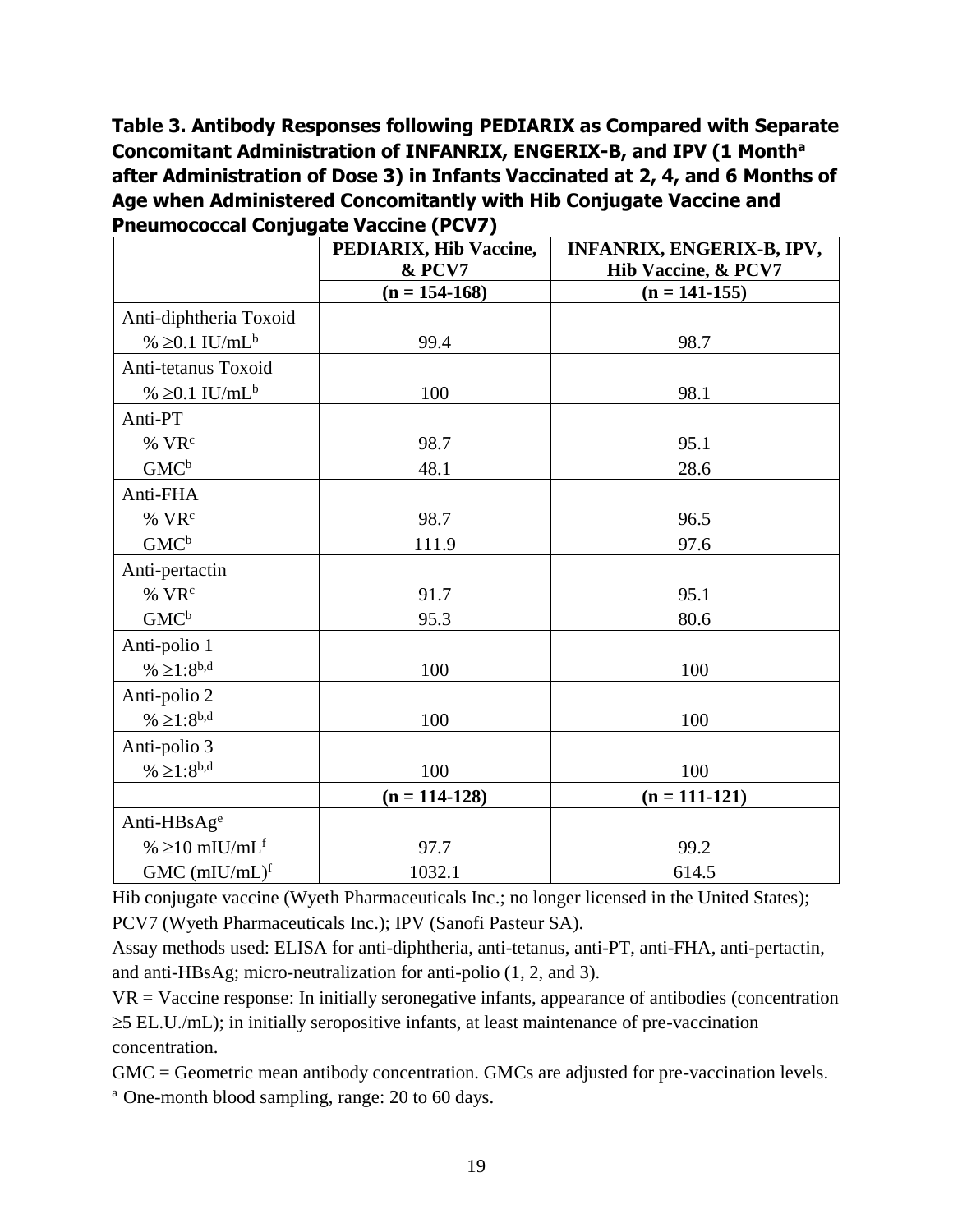- b Seroprotection rate or GMC for PEDIARIX not inferior to separately administered vaccines (upper limit of 90% CI on GMC ratio [separate vaccine group/combination vaccine group] <1.5 for anti-PT, anti-FHA, and anti-pertactin, and upper limit of 95% CI for the difference in seroprotection rates [separate vaccine group minus combination vaccine group] <10% for diphtheria and tetanus and <5% for the 3 polioviruses). GMCs are adjusted for pre-vaccination levels.
- <sup>c</sup> The upper limit of 95% CI for differences in vaccine response rates (separate vaccine group minus combination group) was 0.31, 1.52, and 9.46 for PT, FHA, and pertactin, respectively. No clinical limit defined for non-inferiority.
- <sup>d</sup> Poliovirus-neutralizing antibody titer.
- <sup>e</sup> Subjects who received a previous dose of hepatitis B vaccine were excluded from the analysis of hepatitis B seroprotection rates and GMCs presented in the table.
- <sup>f</sup> No clinical limit defined for non-inferiority.

### <span id="page-19-0"></span>**14.3 Concomitant Vaccine Administration**

In a U.S. multicenter study *[see Clinical Studies (14.2)]*, there was no evidence for interference with the immune responses to PEDIARIX when administered concomitantly with 7-valent pneumococcal conjugate vaccine (Wyeth Pharmaceuticals Inc.) relative to 2 weeks prior.

Anti-PRP (Hib polyribosyl-ribitol-phosphate) seroprotection rates and GMCs of pneumococcal antibodies 1 month (range: 20 to 60 days) after the third dose of vaccines for the combination vaccine group and the separate vaccine group from the U.S. multicenter study *[see Clinical Studies (14.2)]*, are presented in Table 4.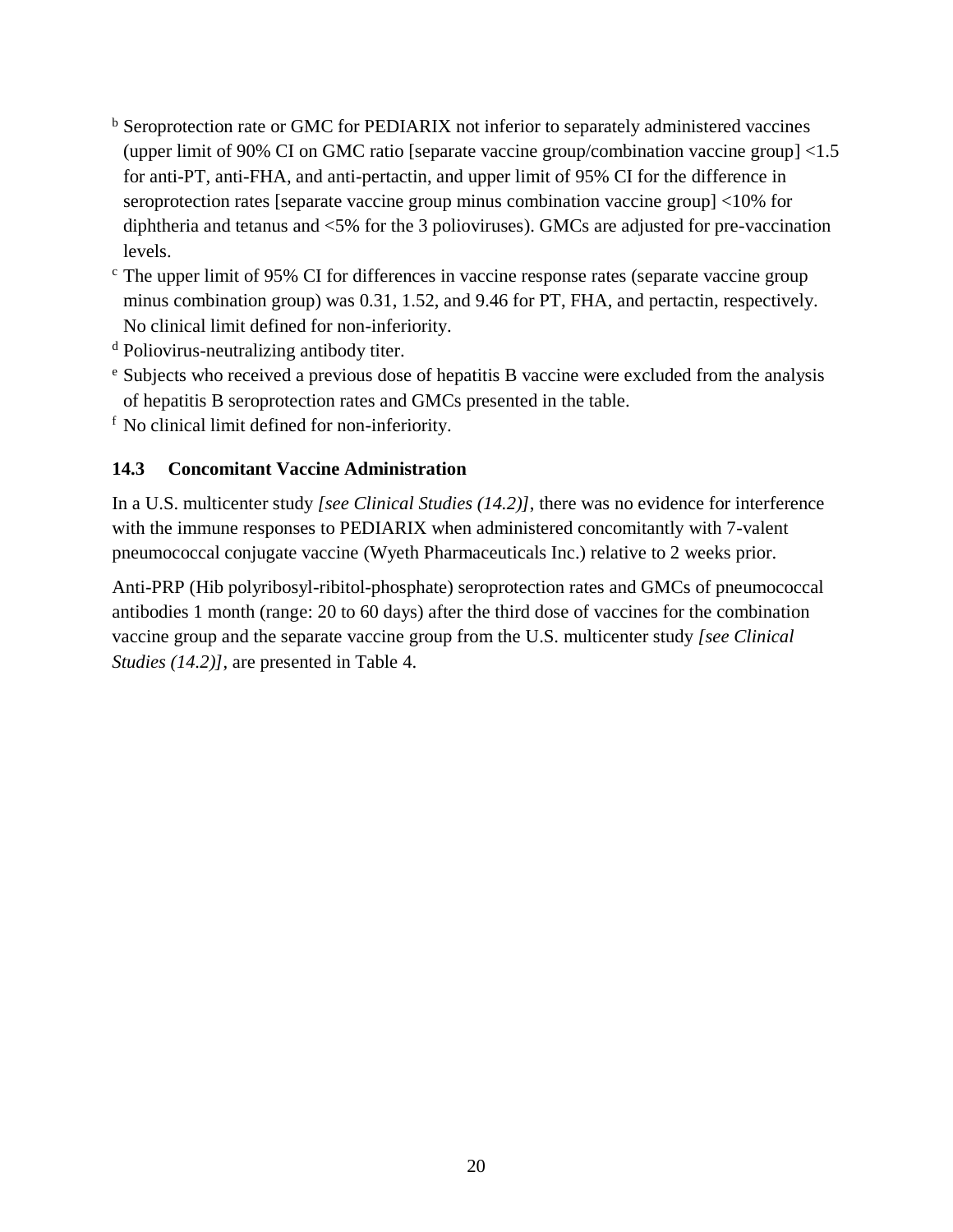# **Table 4. Anti-PRP Seroprotection Rates and GMCs (mcg/mL) of Pneumococcal Antibodies 1 Month<sup>a</sup> following the Third Dose of Hib Conjugate Vaccine and Pneumococcal Conjugate Vaccine (PCV7) Administered Concomitantly with PEDIARIX or with INFANRIX, ENGERIX-B, and IPV**

|                              | PEDIARIX, Hib Vaccine,<br>& PCV7 | <b>INFANRIX, ENGERIX-B, IPV,</b><br>Hib Vaccine, & PCV7 |
|------------------------------|----------------------------------|---------------------------------------------------------|
|                              | $(n = 161-168)$                  | $(n = 146-156)$                                         |
|                              | $\%$ (95% CI)                    | % (95% CI)                                              |
| Anti-PRP                     |                                  |                                                         |
| $\geq 0.15$ mcg/mL           | 100 (97.8, 100)                  | 99.4 (96.5, 100)                                        |
| Anti-PRP                     |                                  |                                                         |
| $\geq 1.0$ mcg/mL            | 95.8 (91.6, 98.3)                | 91.0 (85.3, 95.0)                                       |
|                              | GMC (95% CI)                     | GMC (95% CI)                                            |
| <b>Pneumococcal Serotype</b> |                                  |                                                         |
| $\overline{4}$               | 1.7(1.5, 2.0)                    | 2.1(1.8, 2.4)                                           |
| 6B                           | 0.8(0.7, 1.0)                    | 0.7(0.5, 0.9)                                           |
| 9V                           | 1.6(1.4, 1.8)                    | 1.6(1.4, 1.9)                                           |
| 14                           | 4.7(4.0, 5.4)                    | 6.3(5.4, 7.4)                                           |
| 18C                          | 2.6(2.3, 3.0)                    | 3.0(2.5, 3.5)                                           |
| 19F                          | 1.1(1.0, 1.3)                    | 1.1(0.9, 1.2)                                           |
| 23F                          | 1.5(1.2, 1.8)                    | 1.8(1.5, 2.3)                                           |

Hib conjugate vaccine (Wyeth Pharmaceuticals Inc.; no longer licensed in the United States); PCV7 (Wyeth Pharmaceuticals Inc.); IPV (Sanofi Pasteur SA).

Assay method used: ELISA for anti-PRP and 7 pneumococcal serotypes.

GMC = Geometric mean antibody concentration.

<sup>a</sup> One-month blood sampling, range: 20 to 60 days.

### <span id="page-20-0"></span>**15 REFERENCES**

- 1. Centers for Disease and Control and Prevention. Recommended immunization schedules for persons aged 0-18 years—United States, 2010. *MMWR.* 2010;58(51&52).
- 2. Vitek CR and Wharton M. Diphtheria Toxoid. In: Plotkin SA, Orenstein WA, and Offit PA, eds. *Vaccines*. 5th ed. Saunders;2008:139-156.
- 3. Wassilak SGF, Roper MH, Kretsinger K, and Orenstein WA. Tetanus Toxoid. In: Plotkin SA, Orenstein WA, and Offit PA, eds. *Vaccines*. 5th ed. Saunders;2008:805-839.
- 4. Department of Health and Human Services, Food and Drug Administration. Biological products; Bacterial vaccines and toxoids; Implementation of efficacy review; Proposed rule. *Federal Register* December 13, 1985;50(240):51002-51117.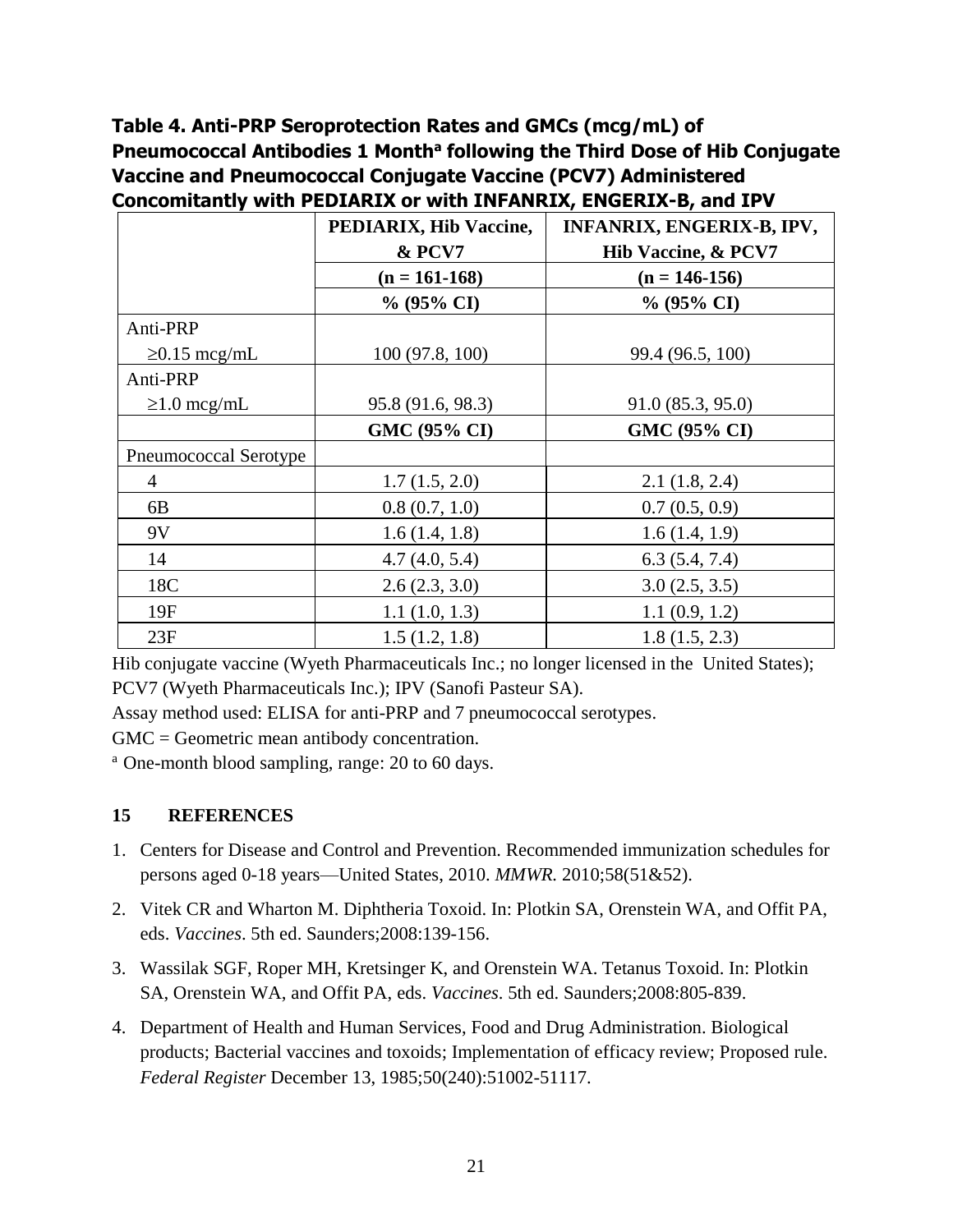- 5. Centers for Disease Control and Prevention. General Recommendations on Immunization. Recommendations of the Advisory Committee on Immunization Practices (ACIP). *MMWR.* 2006;55(RR-15):1-48.
- 6. Ambrosch F, Frisch-Niggemeyer W, Kremsner P, et al. Persistence of vaccine-induced antibodies to hepatitis B surface antigen and the need for booster vaccination in adult subjects. *Postgrad Med J.* 1987;63(Suppl. 2):129-135.
- 7. Sutter RW, Pallansch MA, Sawyer LA, et al. Defining surrogate serologic tests with respect to predicting protective vaccine efficacy: Poliovirus vaccination. In: Williams JC, Goldenthal KL, Burns DL, Lewis Jr BP, eds. Combined vaccines and simultaneous administration. Current issues and perspectives. New York, NY: The New York Academy of Sciences; 1995:289-299.

### <span id="page-21-0"></span>**16 HOW SUPPLIED/STORAGE AND HANDLING**

PEDIARIX is available in 0.5-mL single-dose, disposable, prefilled TIP-LOK syringes (packaged without needles):

NDC 58160-811-43 Syringe in Package of 10: NDC 58160-811-52

Store refrigerated between  $2^{\circ}$  and  $8^{\circ}C$  (36° and 46°F). Do not freeze. Discard if the vaccine has been frozen.

## <span id="page-21-1"></span>**17 PATIENT COUNSELING INFORMATION**

The parent or guardian should be:

- informed of the potential benefits and risks of immunization with PEDIARIX, and of the importance of completing the immunization series.
- informed about the potential for adverse reactions that have been temporally associated with administration of PEDIARIX or other vaccines containing similar components.
- instructed to report any adverse events to their healthcare provider.
- given the Vaccine Information Statements, which are required by the National Childhood Vaccine Injury Act of 1986 to be given prior to immunization. These materials are available free of charge at the Centers for Disease Control and Prevention (CDC) website (www.cdc.gov/vaccines).

PEDIARIX, INFANRIX, KINRIX, TIP-LOK, and ENGERIX-B are trademarks owned by or licensed to the GSK group of companies.